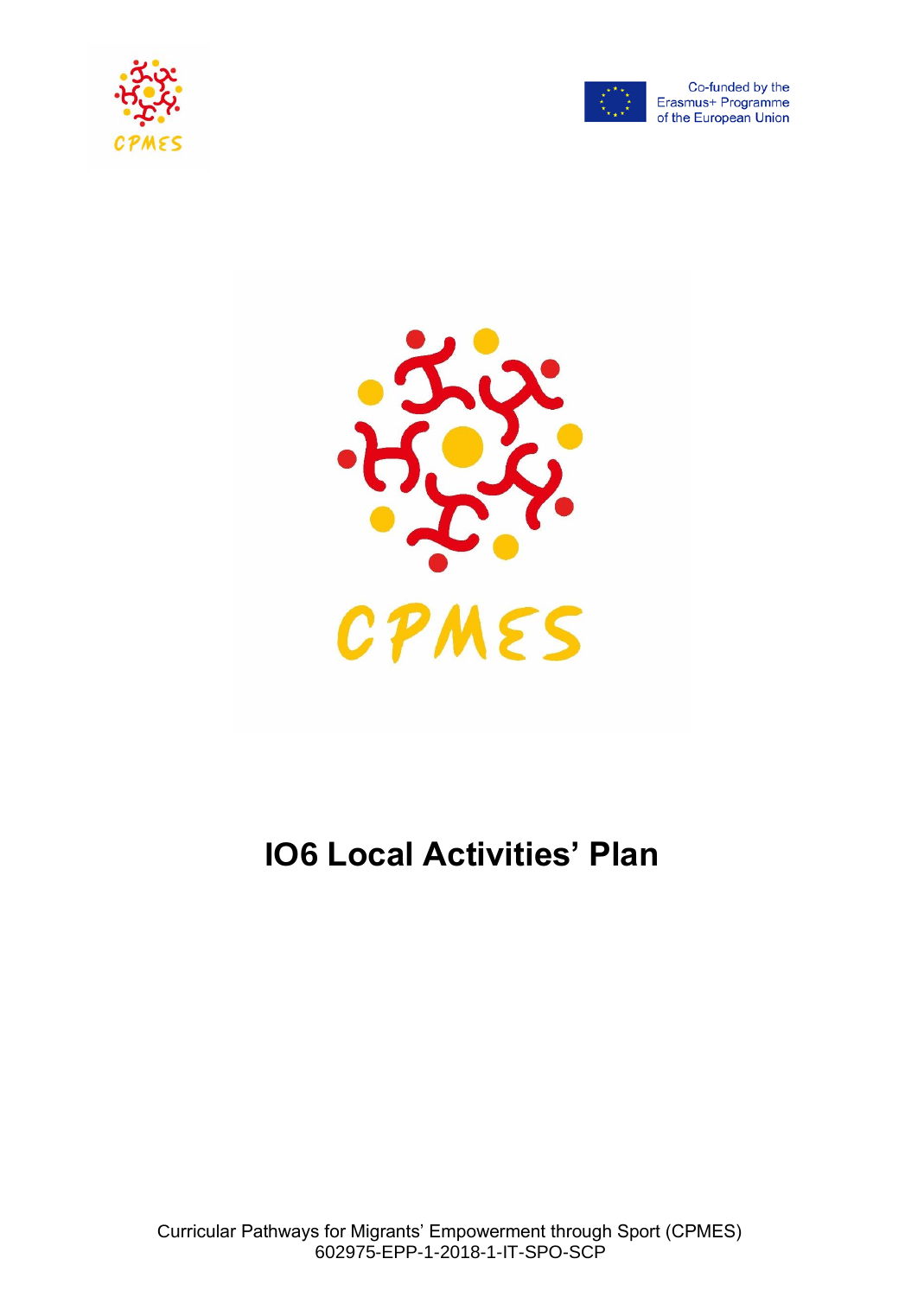



# Erasmus+ Programme of the European Union

# **Preface**

"Curricular Pathways for Migrants' Empowerment through Sport" (CPMES) focuses on employing the methodology of Education Through Sport (ETS) as a vehicle of upskilling and curricular enhancement of Sport coaches and Trainers working in the field with disadvantaged target groups with migrant background in the perspective of fostering inclusion and equal opportunities in as well as through sport for migrants.

As displayed in the specific study "Racism and Discrimination in the Context of Migration in Europe" (2016) by the European Network Against Racism (ENAR), the dynamics of social exclusion against migrants are for a large share ushered in by practices of racist discrimination/stereotyping (also escalating in violent attacks), ineffectual integration policies and practices of discrimination in recruitment within the labour market.

In the specific field of Sport, the under-representation of migrants is particularly evident and challenging in their exclusion from positions of authority and from overall representation in non-playing positions (see Inclusion of Migrants in and through Sports. A Guide to Good Practice, 2012).

EU policy documents underline the relevance of Sport as an agent of social inclusion for migrant targets, while at the same time stressing the relevance of Sport as an agent of entrepreneurial engagement (Entrepreneurship in Sport).

The EU "White Paper on Sport" (2007) underscore that "Sport makes an important contribution to economic and social cohesion and more integrated societies" while also providing an important contribution to facilitating "the integration into society of migrants and persons of foreign origin".

The European Commission's Communication on Developing the European Dimension in Sport" (2011) highlights the substantial contribution of Sport "to growth and jobs, with value added and employment effects exceeding average growth rates".

The Report "Inclusion of Migrants in and through Sports. A Guide to Good Practices" also underscores the attractiveness of migrant-led Sport initiatives (Migrant Sport Clubs) as realities wherein migrants find more facilitated to engage due to the absence of cultural and linguistic barriers.

A key intermediate step in effecting a greater engagement of migrants in the field of Sport entrepreneurship is the development of the necessary methodological capacities for the vast audience of operators (Sport Coaches and Trainers) working with the ultimate migrant targets through Sport methods in order for them to be able to convey the varied set of entrepreneurial attitudes, skills and instruments composing the profile of a Sport Entrepreneur.

Education Through Sport (ETS) is a meaningful combination between Sport and Non-Formal Education (NFE) methods extrapolating and adapting both physical and specific Sport exercises in order to provide a strong lifelong learning outcome, tailored to the needs of society and to the specific educational objectives pursued.

The Local Activities' Plan will be a reference resource targeted at Sport Educators as it contains national Action Plans outlining the programme of local actions to be implemented in each partner country by the national groups of Sport Educators aimed at empowering migrants as Sport Managers.

This Action Plan is focused on plan and organise a training based on the Education Through Sport methodology aimed at involving individuals with a migrant background.

Taken into account the challenges of reaching and involving this specific target group as well as the linguistic barriers and differences this Action Plan will help to structure the training in order to provide a comprehensive experience for the target group, providing all the required support for their learning process.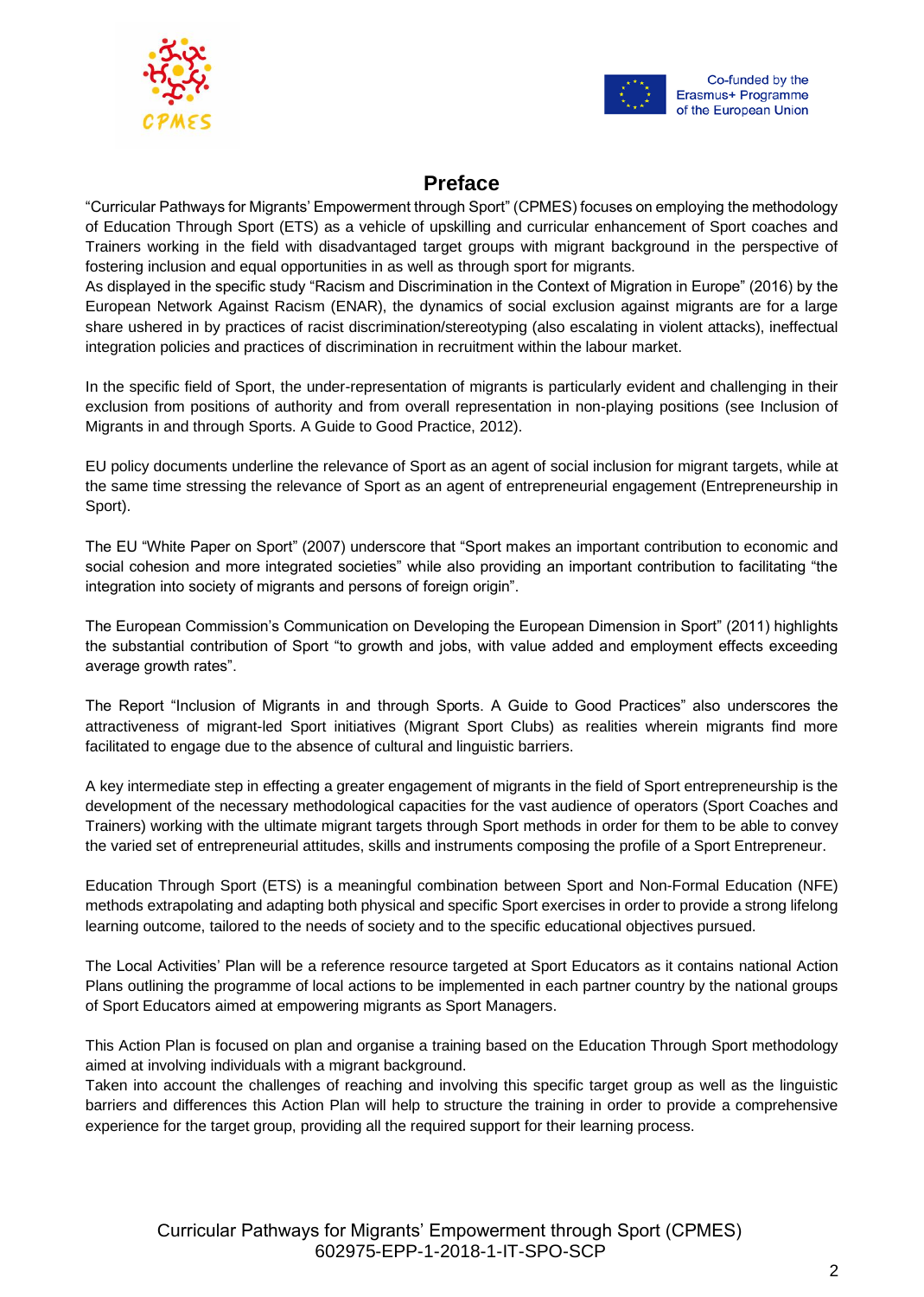



# **Table of Contents**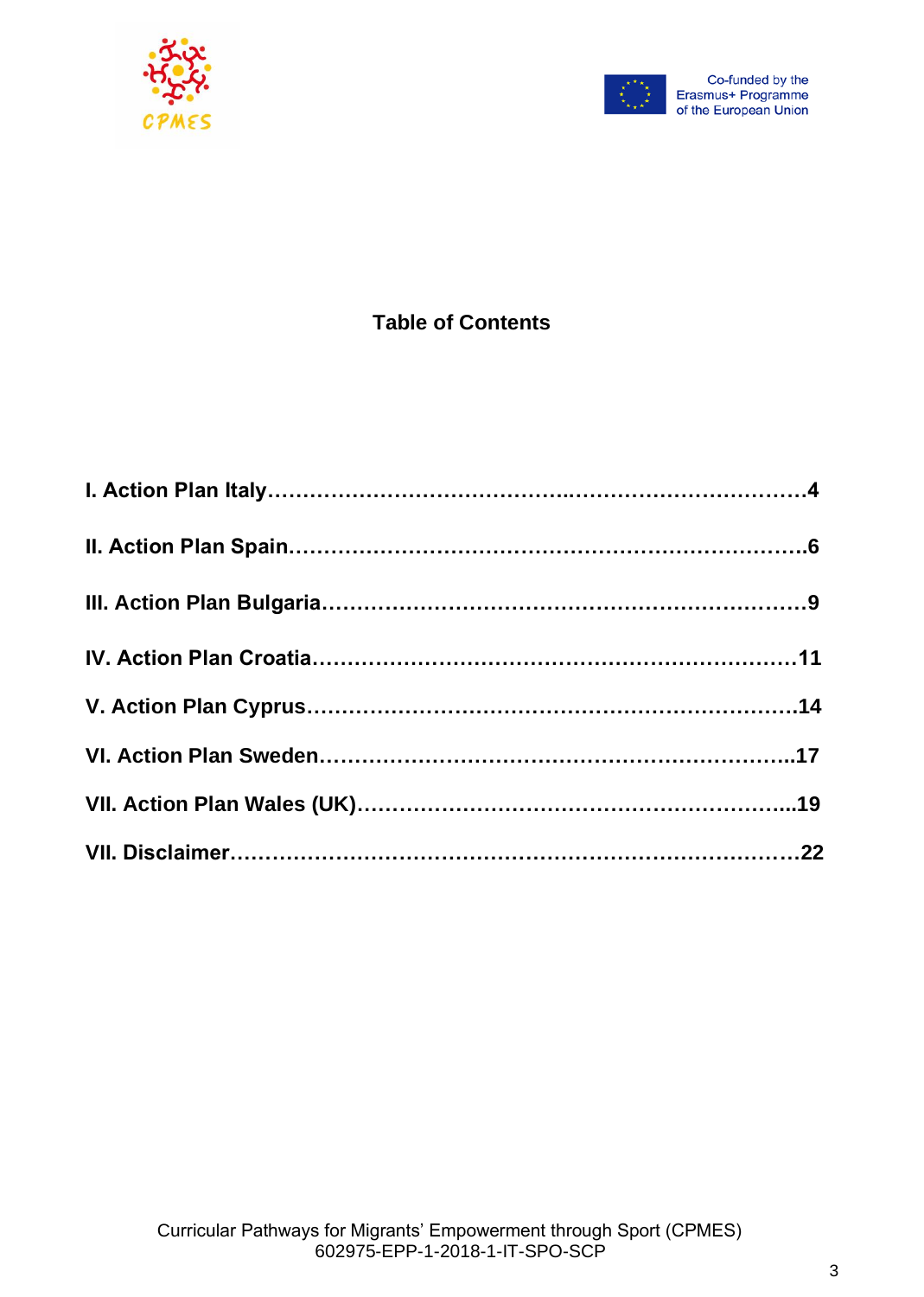



# **Action Plan Italy**

# **AREAS OF WORKING**

- **Logistic**
- Materials and Equipment
- Administrative / bureaucracy
- **Recruiting**
- Communication to participants
- Communication to stakeholder / media
- National adaptations
- **Evaluation**
- Work Plan

# **LOGISTIC**

*-* Being the training is partly based on the Education Through Sport methodology, meaning sport activities combined with non formal education, the venue that we will use is either outdoor like a parc or outdoor space of a building or indoor like a gym.

With the current restrictions the outdoor space is better but it should be considered that the gym already offers a set of equipment.

For the modules that are more related to administration and accountancy, a room with laptops available is necessary in order to carry out the sessions, especially due to the fact that the target group that will be involved in the activities usually do not own a personal laptop or tablet.

*-* Potential risks and related preventing/solving measures

Risk 1: A participant getting hurt during the Education Through Sport sessions.

Preventing measure: the Trainer will explain to participants that the activities are not based on sport performance and that they should pay attention while playing. Also a first aid kit will be provided.

Solving measure: in case any participant will get hurt there will be a specific staff member appointed to this that will take care if the participant with the first ai kit or bring him to the closest hospital in case of critical situation.

Risk 2: Linguistic barriers.

Preventing measure: during the recruitment process we will gather information regarding the level of linguistic knowledge about Italian, English and other languages spoken by our participants, in order to estimate what will be the more functional language to be used for the training.

Solving measure: ideally the Trainer that will deliver the training will have linguistic knowledge about Italian, English and French. If not possible another staff member with the knowledge related to these languages will support the Trainer in the delivery of the sessions.

# Risk 3: Cultural and/or group conflicts.

Preventing measure: after the recruitment process we will have a clear view of all the nationalities represented in the group and we will check in advance if there are any conflicts or hostile behaviours among the countries.

Solving measure: ideally the Trainer that will deliver the training will have cultural mediation skills. If not possible another staff member with linguistic and cultural mediation background will support the Trainer in the delivery of the sessions.

# **MATERIALS AND EQUIPMENT**

Technical means

- Projector;
- Laptop.

**Stationery** 

- A3 flipchart papers;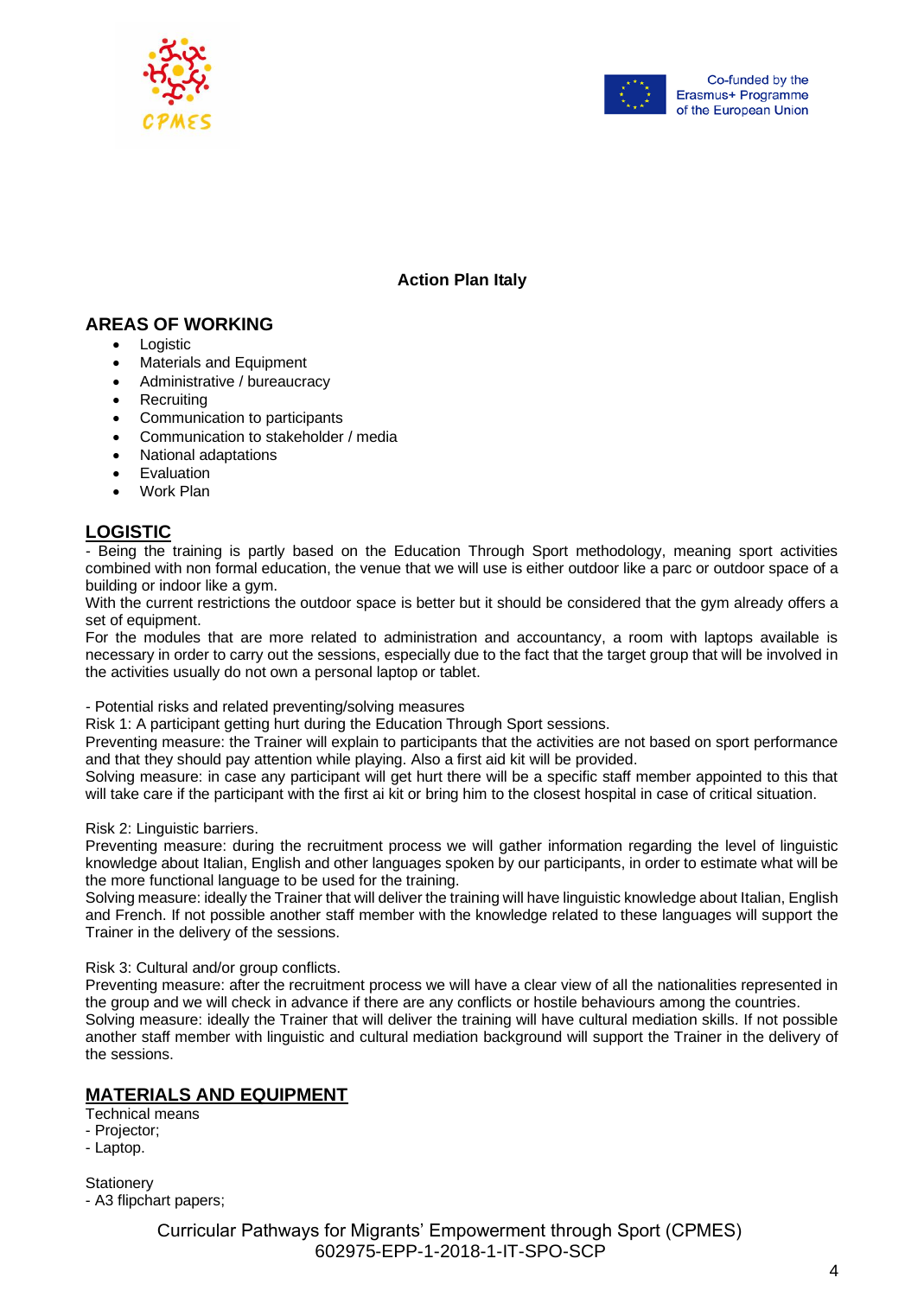



- A4 papers;
- Coloured post-it;
- Small sheets;
- Markers;
- Pens.

Sport equipment

- Volley ball;
- Basket ball;
- Dodge ball;
- Bibs;
- Field hockey sticks;
- Soccer ball;
- Two goals;
- Circles;
- Mats;
- Cones.

**Other** 

- Small blankets;
- Eye patches;
- Maps for orientation route;
- Large envelope;
- Chairs;
- White tape;
- Scarfs;
- Whistle.

All the materials are usually bought from selected stores in the city.

# **ADMINISTRATIVE / BUREAUCRACY**

In order to involve participants that are living in migrants' reception centres we will activate a protocol with the social assistants for them to be allowed to participate in the training.

# **RECRUITING OF PARTICIPANTS**

We will promote the call through or local network of social assistants working in migrants' reception centres, the local NGOs and association of migrants or that work with them as well as previous participants that we sent abroad or participated in our local activities.

# **COMMUNICATION WITH PARTICIPANTS**

We will create a WhatsApp group to communicate with participants. We will make preparatory calls to introduce them to what will happen during the training.

# **COMMUNICATION WITH STAKEHOLDERS AND MEDIA**

Communication with stakeholders and media will be via official channels such as email.

# **NATIONAL ADAPTATIONS OF THE TRAINING FORMAT (if applicable)**

No national adaptations will be applied.

# **EVALUATION**

#### Evidence Of Success

After every session there will be a debriefing moment with participants to check if their achieved the envisaged learning outcomes.

# Evaluation Process

We will use a self-assessment tool administered to participants before and after the training to evaluate the improvement/achievement related to the various competencies they were suppose to improve/acquire through the training.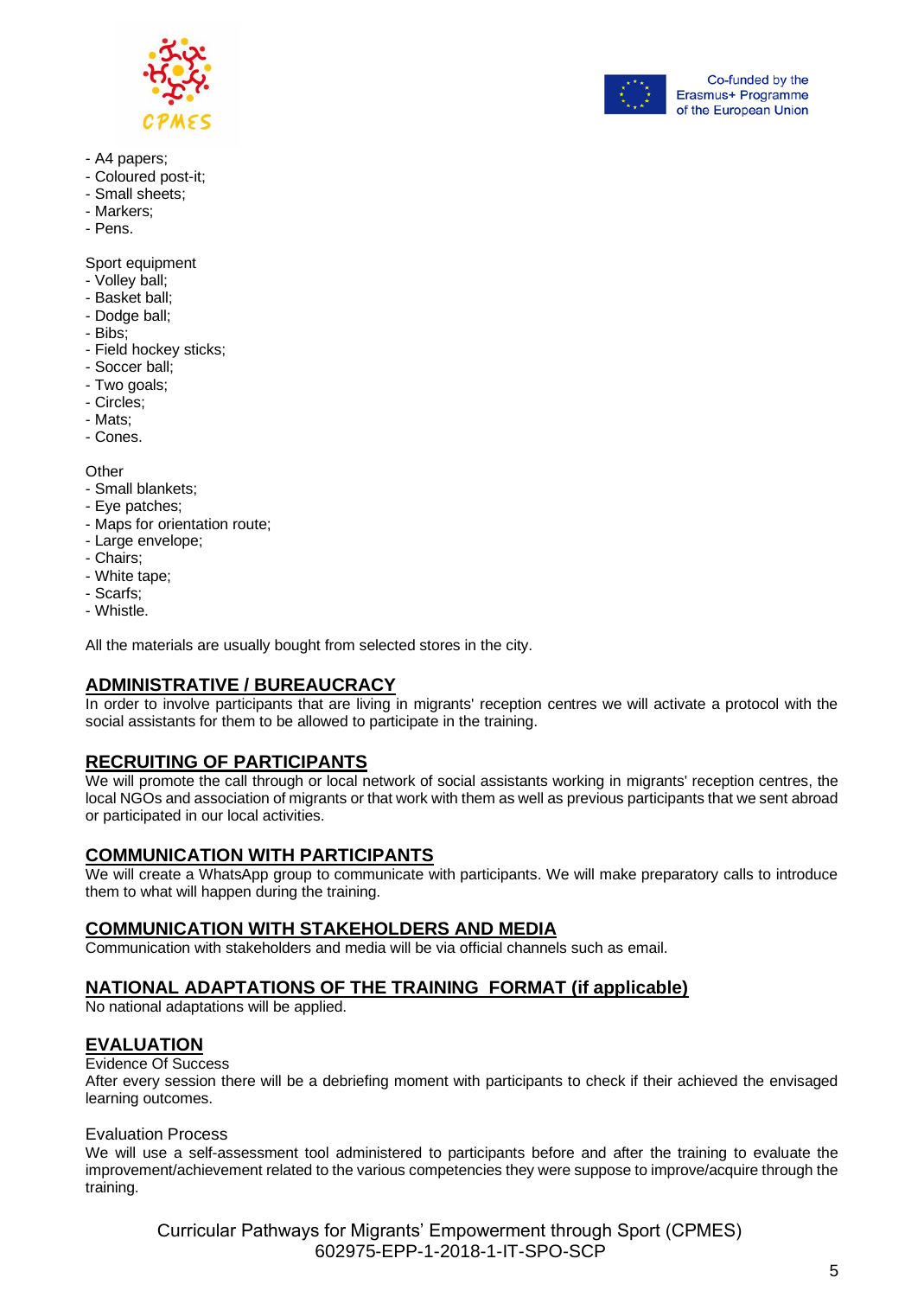



# **WORK PLAN**

| <b>Action</b>         | <b>Responsi</b>    | <b>Timelin</b>  | <b>Resources</b>                  | <b>Potential Barriers</b>       | <b>Communications</b>                    |
|-----------------------|--------------------|-----------------|-----------------------------------|---------------------------------|------------------------------------------|
| <b>Steps</b>          | bilities           | e               | A. Resources                      | A. What                         | Plan                                     |
| What Will<br>Be Done? | Who Will<br>Do It? | By<br>When?     | Available<br><b>B.</b> Resources  | individuals or<br>organizations | Who is involved?<br>What methods?        |
|                       |                    | (Day/Mo         | Needed                            | might resist?                   | How often?                               |
|                       |                    | nth)            | (financial,                       | B. How?                         |                                          |
|                       |                    |                 | human, political                  |                                 |                                          |
|                       |                    |                 | & other)                          |                                 |                                          |
| Step 1:               | Project            | 3 months        | A. Local cooperation              |                                 | Recruitment                              |
|                       | Manager            | before<br>the   |                                   |                                 | process with the<br>involvement of local |
|                       |                    | training        |                                   |                                 | network of social                        |
|                       |                    |                 |                                   |                                 | assistants working                       |
|                       |                    |                 |                                   |                                 | in migrants'                             |
|                       |                    |                 |                                   |                                 | reception centres,<br>the local NGOs and |
|                       |                    |                 |                                   |                                 | association of                           |
|                       |                    |                 |                                   |                                 | migrants or that                         |
|                       |                    |                 |                                   |                                 | work with them as                        |
|                       |                    |                 |                                   |                                 | well as previous                         |
|                       |                    |                 |                                   |                                 | participants and<br>related bureaucracy  |
|                       |                    |                 |                                   |                                 | processes                                |
| Step 2:               | Logistic           | 2 months        | A. Part of the                    |                                 | Scouting for the                         |
|                       | assistant          | before          | equipment<br>B. Equipment for the |                                 | space where to<br>deliver the activities |
|                       |                    | the<br>training | delivery of the                   |                                 | and buying all the                       |
|                       |                    |                 | activities, space for             |                                 | equipment                                |
|                       |                    |                 | implementing the                  |                                 | necessary for the                        |
|                       |                    |                 | activities.                       |                                 | session.                                 |
| Step 3:               | Trainer            | 1 month         | A. Linguistic expert              |                                 | Preparation calls                        |
|                       |                    | before          | <b>Cultural Mediation</b>         |                                 | with the participants                    |
|                       |                    | the<br>training | expert                            |                                 |                                          |
| Step 4:               | Trainer /          |                 | A. Linguistic expert              |                                 | Delivery of the                          |
|                       | Logistic           |                 | <b>Cultural Mediation</b>         |                                 | training and the self-                   |
|                       | assistant          |                 | Equipment                         |                                 | assessment method                        |
| Step 5:               | Project            | After the       | A. Network at the                 |                                 | Dissemination of the                     |
|                       | Manager            | training        | local, regional,                  |                                 | results achieved                         |
|                       |                    |                 | national, international<br>levels |                                 | through the training<br>and testimonials |
|                       |                    |                 |                                   |                                 | from the participants                    |

# **Action Plan Spain**

# **AREAS OF WORKING**

- Logistic
- Materials and Equipment
- Administrative / bureaucracy
- Recruiting
- Communication to participants
- Communication to stakeholder / media
- National adaptations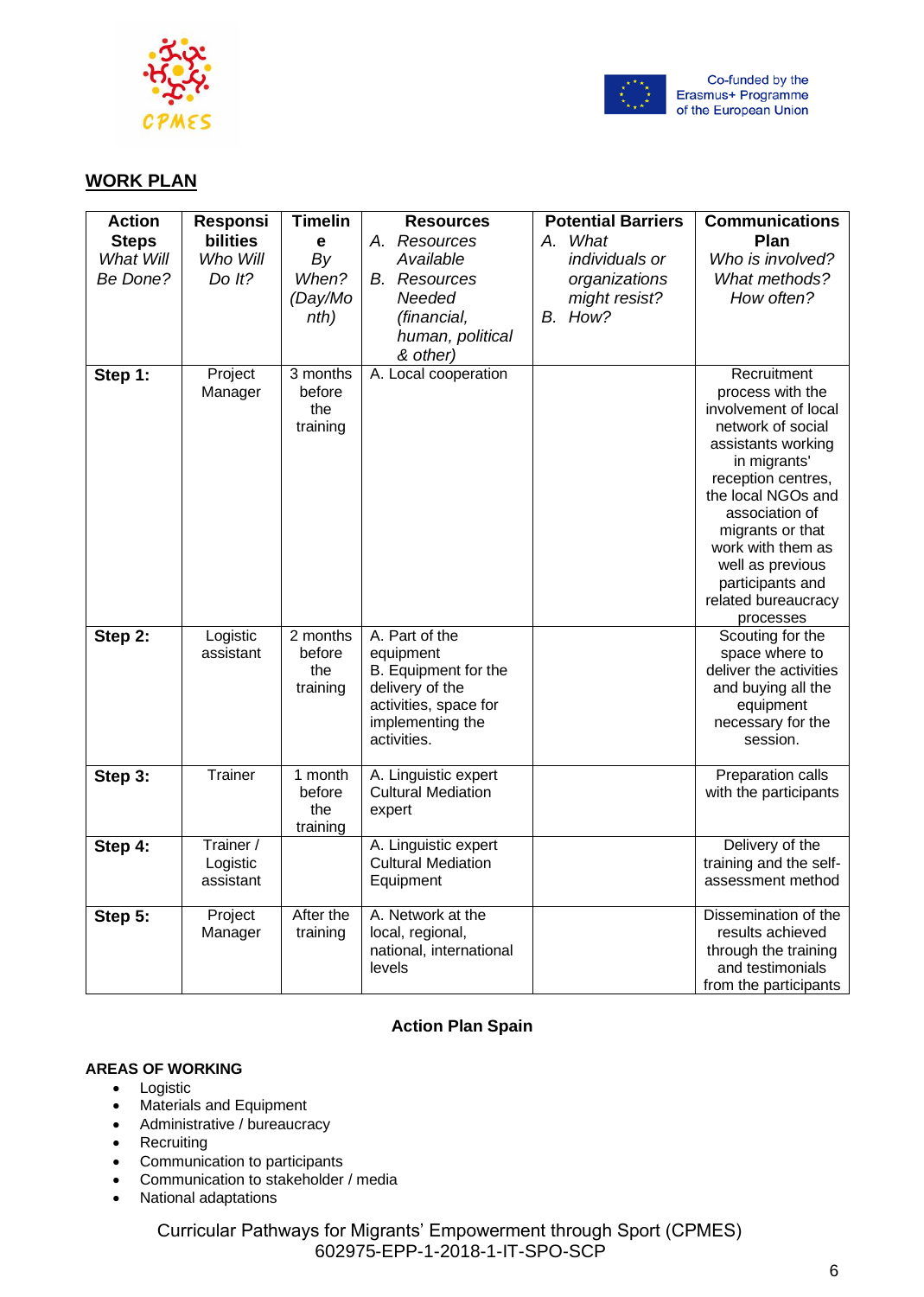



- **Evaluation**
- Work Plan

# **LOGISTIC**

The training course will be held in the city of Navalmoral de la Mata (Cáceres) in collaboration with various NGOs in the city. This city has been selected because it has a high number of migrants. They have previously contacted the CEPAIM Foundation (a national NGO) to be able to use their classrooms / spaces during the theoretical lessons. Sports managers who are members of AGEDAF (Association of Sports Managers of Extremadura) will participate in some training sessions. The practical lessons will take place in the public sports facilities of the City Council. A reservation of said facilities has been made to implement the training course between June 14 and 25, 2021. The course coordinator will negotiate with the institutions to try to obtain a reduction in the prices of the facilities.

Potential risks and related preventing/solving measures

- Low number of participants. The selection of the participants will be made several weeks in advance and by contacting the migrants through the NGOs.

- Problems with the transfer of sports facilities. Alternative public spaces in the open air (parks, play areas, large parking areas, etc.) will be considered.

- Problems with the language. The possibility of using the services of a translator during the sessions is considered

- Limitations due to COVID-19. The number of attendees to the lessons will be reduced and hygienic-sanitary measures will be respected

# **MATERIALS AND EQUIPMENT**

At a general level, the classrooms and sports facilities will have to be rented. For the implementation of the activities, the following material will be needed:

Materials for the theoretical lessons and reflection: Paper, photocopies, pens and colors: Materials for the presentations/talks: Laptops, computers, audiovisual material, projector. Materials for practical lessons: Sports equipment for various sports

*- Please explain the procedure for the acquisition of the materials and equipment used by your organisation*

Part of the equipment and material will be loaned by the Faculty of Sports Sciences of the University of Extremadura and by the CEPAIM Foundation. However, more material will have to be purchased, both for theoretical lessons and practical lessons, according to the number of participants

# **ADMINISTRATIVE / BUREAUCRACY**

Participants will be enrolled in the training course through NGOs. Once the students have been selected, they will be informed of the activity and will have to sign a consent report. However, all participants will be adults. In any case, privacy and personal data protection laws will be respected. The human rights contained in the Declaration of Helsinki will be respected at all times, and students may leave the activity at any time.

For the development of activities, it will be necessary to have civil liability and personal accident insurance.

Once the event is over, the participant will receive a short questionnaire about the program and organization of the event where they can express their satisfaction with it and contribute ideas for its improvement

# **RECRUITING OF PARTICIPANTS**

The promotion and dissemination of the activity will be done in the city of Navalmoral de la mata (Caceres) through social networks, or the NGOs will contact the migrants by phone or email (they have this information in their records).

There will be a maximum of 20 adult participants from different countries with a basic knowledge of Spanish and / or English. It will be that the group of students is balanced between men and women. Having had some experience in the sports field, whether professional or recreational, will be valued

# **COMMUNICATION WITH PARTICIPANTS**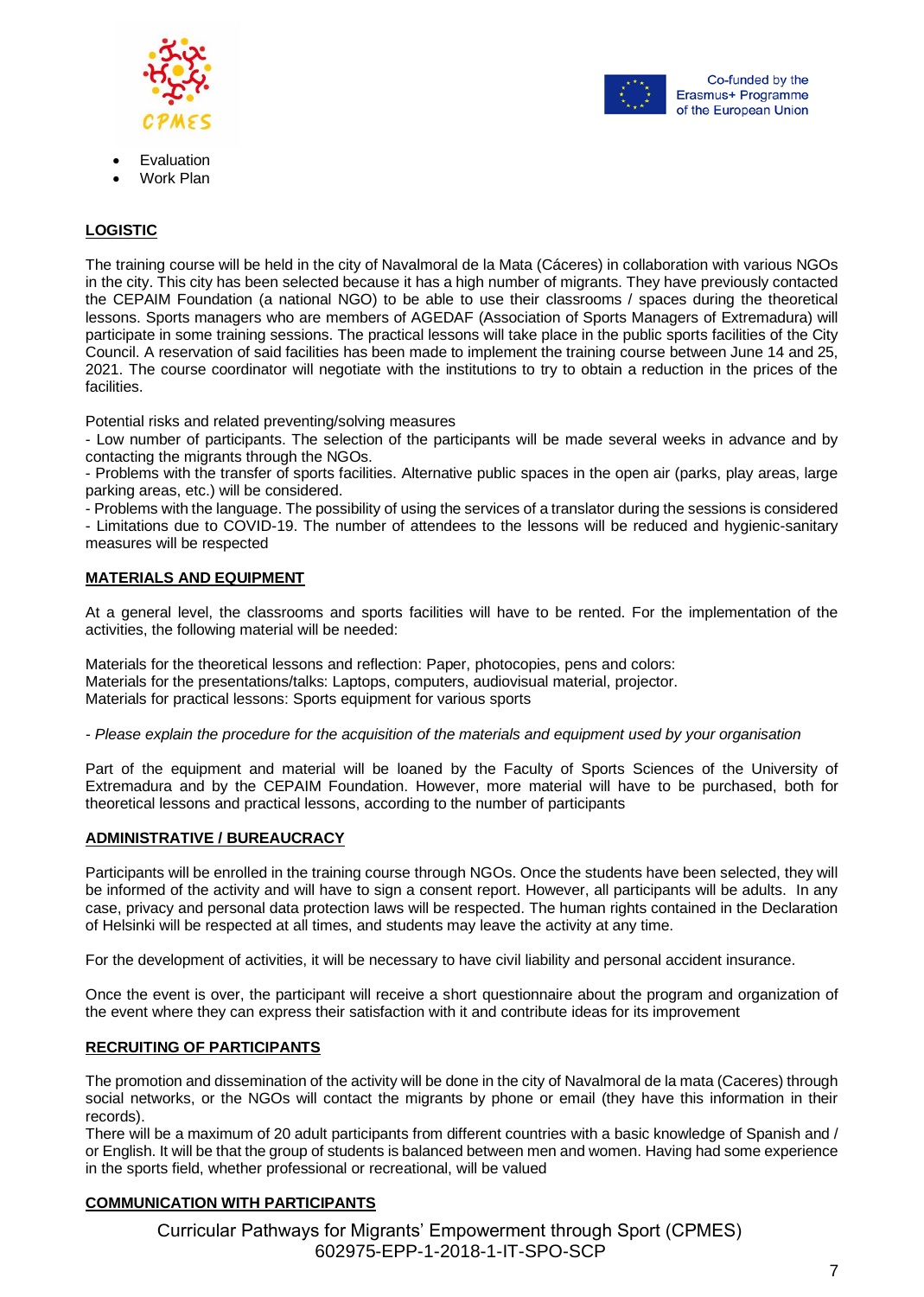



Communication will be done predominantly via email, although it could also be done by phone in exceptional cases. However, registration for the course will be done in person at the NGO headquarters. Once the course has started, communication can be done face to face, before or after lessons.

# **COMMUNICATION WITH STAKEHOLDERS AND MEDIA**

The media and stakeholders will be contacted before the start of the course for the dissemination and promotion of the project. An official presentation of the activity will be made at the facilities of the University of Extremadura. During the course, photos or even videos will be taken for later dissemination in the media, both written and digital. Dissemination and contacts with media will be carried out by the UEX International Relations Office (the final person in charge of this project). Likewise, it will be about preparing and sending information brochures about the objectives of the course and the activities to be carried out. In all the brochures and events held, the organizers of the course will be indicated, as well as the European organizations that finance the project

#### **NATIONAL ADAPTATIONS OF THE TRAINING FORMAT (if applicable)**

In module 1 of the curriculum (*Administration and management of human resources in sport*), the knowledge of the Sports Law, which regulates the management and development of sport in Spain, will be particularly emphasized. Talks will be held in the classroom, and we will have the participation of professionals belonging to AGEDEX (Association of Sports Managers of Extremadura).

In curriculum module 4 (*Management of sporting events*), as mentioned above, it is necessary to underline the importance of knowing the Spanish regulations on the legal requirements that regulate sports professions. For this, it will work from talks in the classroom, and the students will perform role play

# **EVALUATION**

#### **Evidence Of Success**

Before the course: An initial evaluation will be carried out on the knowledge, motivations and expectations

#### During the lessons:

Willingness to actively participate (answer and ask questions, participate in discussions and activities) will be observed

After the course:

Participants will complete a survey that will assess the acquisition of skills and abilities. The consortium has designed a questionnaire that assesses the previous knowledge and the knowledge acquired after training in each of the modules. They will also have to design and simulate the organization of a sporting event at the local level.

#### **Evaluation Process**

The consortium has designed a questionnaire to make a general evaluation of the training (see IO5) that will be completed by the trainers and the students of the course. Based on the data obtained in these surveys, the course organizers (project staff) will meet to reflect and compare the deviations between the planned action plan and the plan that was finally performed.

# **WORK PLAN**

| <b>Action</b> | Responsi        | <b>Timeline</b> | <b>Resources</b> | <b>Potential Barriers</b> | <b>Communications</b> |
|---------------|-----------------|-----------------|------------------|---------------------------|-----------------------|
| <b>Steps</b>  | <b>bilities</b> | Bv              | Resources        | C. What                   | <b>Plan</b>           |
| What Will     | Who Will        | When?           | Available        | individuals or            | Who is involved?      |
| Be Done?      | Do $lt?$        | (Day/Mo         | D.<br>Resources  | organizations             | What methods?         |
|               |                 | nth)            | Needed           | might resist?             | How often?            |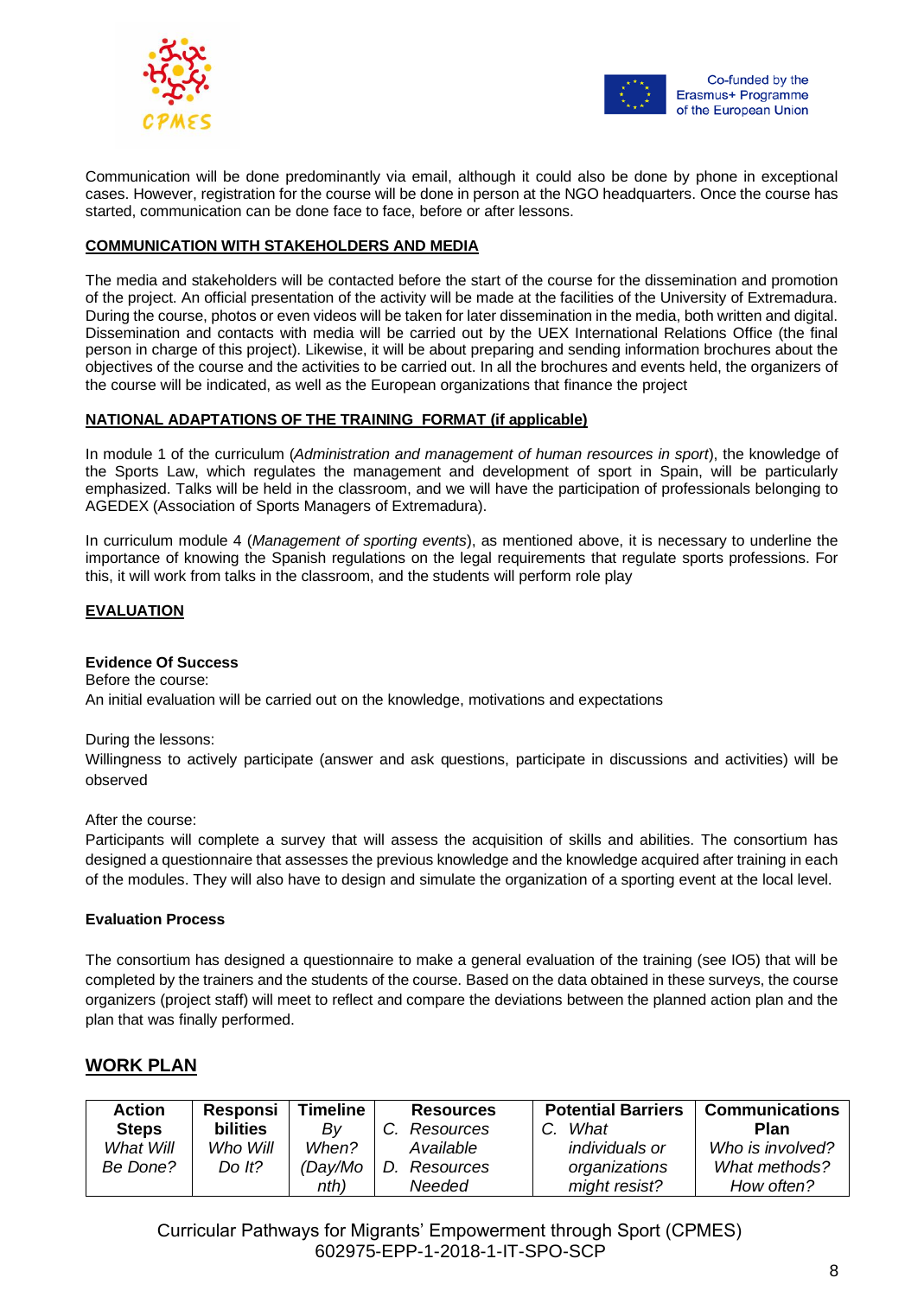



|                                                                                                           |                                                                                                                     |                                                  | (financial,<br>human,<br>political &<br>other)                                                                                                                                          | D. How?                                                                                                                    |                                                                                                                                   |
|-----------------------------------------------------------------------------------------------------------|---------------------------------------------------------------------------------------------------------------------|--------------------------------------------------|-----------------------------------------------------------------------------------------------------------------------------------------------------------------------------------------|----------------------------------------------------------------------------------------------------------------------------|-----------------------------------------------------------------------------------------------------------------------------------|
| Step 1:<br><b>Disseminati</b><br>on of the<br>training<br>course and<br>contact with<br>organizatio<br>ns | Internationa<br>I relation<br>office of<br><b>UEX</b>                                                               | One<br>month<br>before the<br>training<br>course | A. social media<br><b>B.</b> Human resources<br>from UEX                                                                                                                                | A. None<br>В.                                                                                                              | International relation<br>office of UEX using<br>marketing strategies<br>and social media                                         |
| Step 2:<br>Registration<br>of<br>participants                                                             | <b>CEPAIM</b><br>Foundation<br>and<br>collaboratin<br>g NGOs                                                        | May-2021                                         | A. Mail/ Phone<br><b>B.</b> N/A                                                                                                                                                         | A. Families or<br>organizations<br>opposed to gender<br>equality and migrants<br><b>B.</b> Preventing from<br>registration | Staff in charge of<br>the project and<br>Foundation<br>CEPAIM team using<br>communication via<br>e-mail                           |
| Step 3:<br>Reservation<br>of facilities<br>and<br>purchase of<br>materials<br>and<br>equipment            | Staff in<br>charge of<br>the project<br>on behalf of<br><b>UEX</b>                                                  | 10/05/202<br>$1$ to<br>10/06/202<br>1            | A. Sports materials<br>provided by the UEX<br><b>Faculty of Sciences</b><br><b>B.</b> Financial (rental<br>of facilities and<br>spaces to learn) and<br>purchase of sports<br>equipment | A. City council/<br><b>Stores</b><br><b>B.</b> Occupied facilities<br>or delay in the<br>delivery of sports<br>equipment   | Staff in charge of<br>the project<br>communication will<br>be done via phone<br>or face-to-face on<br>regular basis               |
| Step 4:<br>Implementa<br>tion of<br>training<br>course                                                    | Staff in<br>charge of<br>the project<br>on behalf of<br>UEX, and<br>professiona<br>I sports<br>managers<br>(AGEDEX) | 14/06/202<br>$1$ to<br>25/06/202                 | A. Human resources<br><b>B.</b> Financial and<br>human resources                                                                                                                        | A. Participants<br>/COVID-19<br><b>B.</b> They might cancel<br>participation/ Social<br>distancing and health<br>measures  | Staff in charge of<br>the project and<br>sport managers<br>(AGEDEX).<br>Theoretical and<br>practical lessons wit<br>participants, |
| Step 5:<br>Evaluation<br>of the<br>process<br>and results                                                 | Staff in<br>charge of<br>the project<br>on behalf of<br><b>UEX</b>                                                  | After the<br>training<br>course                  | A. Survey/e-mail<br><b>B.</b> N/A                                                                                                                                                       | A. Participants<br><b>B.</b> Not all the<br>participants will be<br>willing to fill in the<br>survey                       | Staff in charge of<br>the project<br>communication is<br>via e-mail or face-<br>to-face                                           |

# **Action Plan Bulgaria**

# **AREAS OF WORKING**

- Logistic
- Materials and Equipment
- Administrative / bureaucracy
- Recruiting
- Communication to participants
- Communication to stakeholder / media
- National adaptations
- Evaluation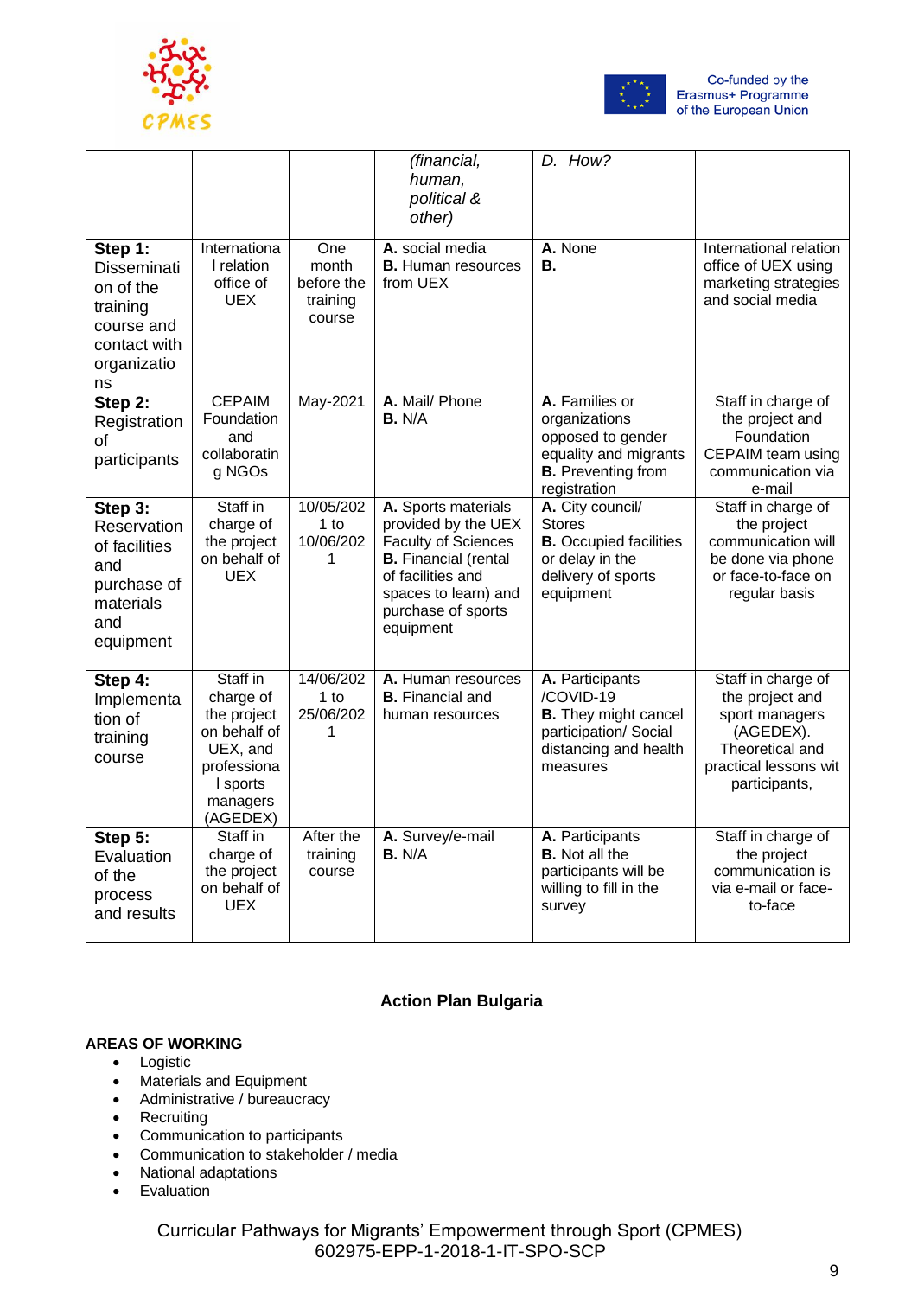



• Work Plan

# **LOGISTIC**

We will book a conference room according to the current COVID-19 regulations in Bulgaria. Booking will be done by communication with the venue management.

Potential risks and related preventing/solving measures

COVID-19 regulations to limit our event, but in that case we will organise the training into 2 groups of 10 people.

# **MATERIALS AND EQUIPMENT**

Multimedia. Minimum materials will be used in order to decrease materials exchange between people and physical contacts due to CVID-19 regulations.

We have our own materials, but where necessary we will rent.

# **ADMINISTRATIVE / BUREAUCRACY**

We will follow all national policy recommendations and guidance, as we have no limitations of any kind to engage migrants in educational activities.

# **RECRUITING OF PARTICIPANTS**

We have identified already people from migrant background, who are falling under the NEETs category. We deliver with them language classes in order to facilitate their integration, thus we know very well the people and they have expressed interest to be engaged.

# **COMMUNICATION WITH PARTICIPANTS**

We will use phone calls.

# **COMMUNICATION WITH STAKEHOLDERS AND MEDIA**

E-mail and phone calls.

# **NATIONAL ADAPTATIONS OF THE TRAINING FORMAT (if applicable)**

We will strictly follow the format and in case adaptations are needed during the implementation we will simultaneously apply and we will report them.

# **EVALUATION**

Evidence Of Success *Feedback by the operators*

Evaluation Process *Feedback by participants* 

# **WORK PLAN**

| <b>Action</b>             | <b>Responsi</b>             | Timelin | <b>Resources</b>              | <b>Potential Barriers</b>     | <b>Communications</b>    |
|---------------------------|-----------------------------|---------|-------------------------------|-------------------------------|--------------------------|
| <b>Steps</b><br>What Will | <b>bilities</b><br>Who Will | е<br>Bv | <b>Resources</b><br>Available | What<br><i>individuals or</i> | Plan<br>Who is involved? |
| Be Done?                  | Do It?                      | When?   |                               |                               | What methods?            |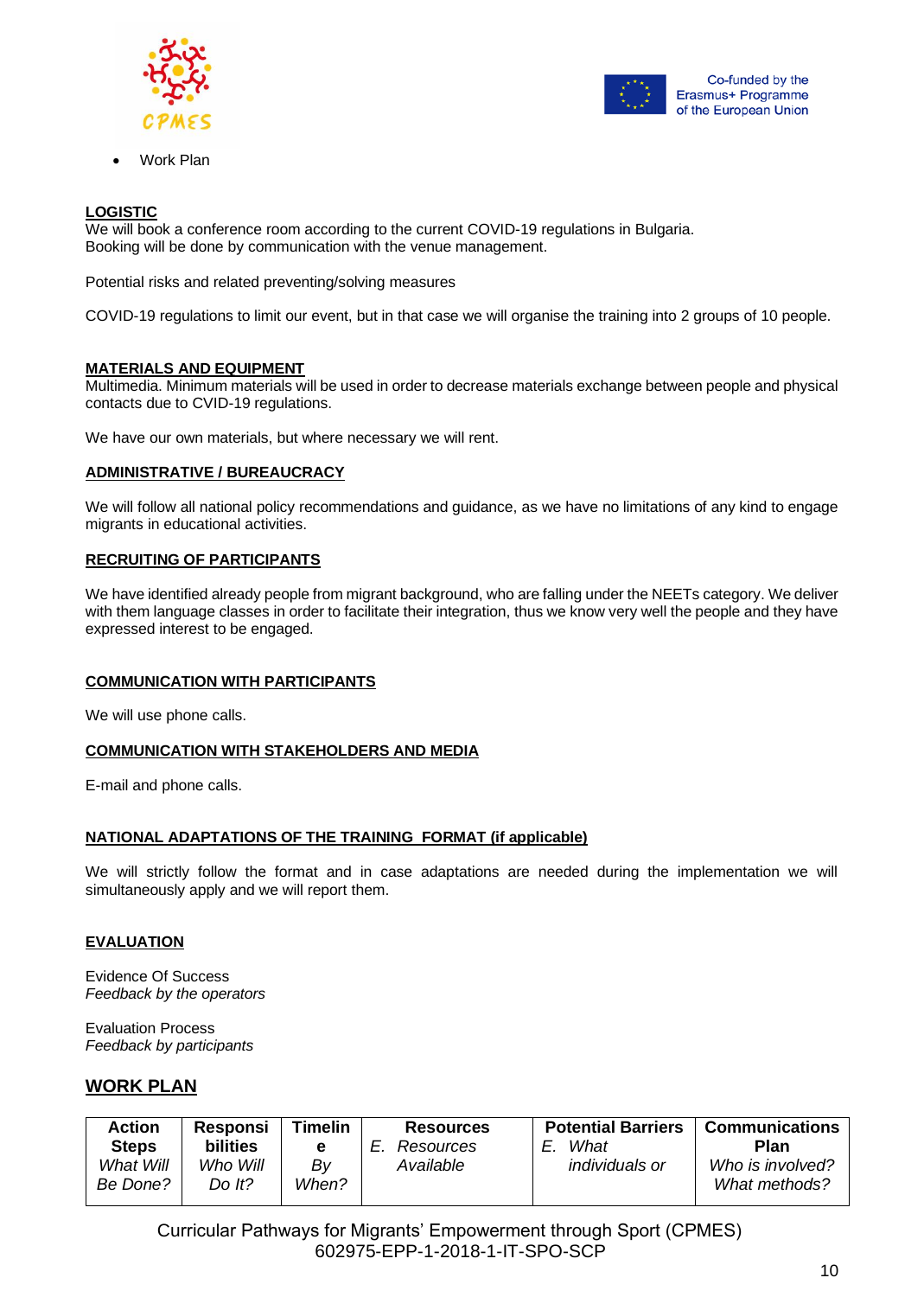



|                                           |                      | (Day/Mo<br>nth) | F.<br>Resources<br>Needed<br>(financial,<br>human, political<br>& other) | organizations<br>might resist?<br>F. How? | How often?                       |
|-------------------------------------------|----------------------|-----------------|--------------------------------------------------------------------------|-------------------------------------------|----------------------------------|
| Step 1:<br>Logistical<br>preparati<br>ons | Champions<br>Factory | 31/05/20<br>21  | A. Capacities, trainers,<br>venue<br><b>B.</b> Financial resources       | A. COVID-19<br>В.                         | <b>Champions Factory</b><br>team |
| Step 2:<br>Implemen<br>tation             | Champions<br>Fcatory | 31/06/20<br>21  | A. Capacity, Trainers<br>В.                                              | A. COVID-19<br>В.                         | <b>Champions Factory</b><br>team |
| Step 3:<br><b>Evaluatio</b><br>n          | Champions<br>Fcatory | 20/07/20<br>21  | A. Capacity,<br>Researcher<br>В.                                         | Α.<br>В.                                  | <b>Champions Factory</b><br>team |

# **Action Plan Croatia**

# **AREAS OF WORKING**

- Logistic
- Materials and Equipment
- Administrative / bureaucracy
- Recruiting
- Communication to participants
- Communication to stakeholder / media
- National adaptations
- Evaluation
- Work Plan

# **LOGISTIC**

The venue has to be of the appropriate size situated in a good and easily reached location. The best option would be a sport hall where a lot of people can fit and perform various activities.

As for the booking procedure, the owner of the hall (if it's a private one) or a city hall department (if it's a public one) would be contacted and asked for a reservation and all the other details (number of participants, allowed activities, time of duration, etc). Contacting should be done in advance so as to find the best date and avoid issues.

Potential risks and related preventing/solving measures

The hall can be booked that's why it's important to do the preparations in time.

It's also crucial to find a date which suits the majority of the participants and notify them in time so as to avoid possible cancellations.

Another risk is cancellation due to Covid19, but this is impossible to predict as pandemic situation is so uncertain. This issue needs to be faced with in given time and circumstances.

# **MATERIALS AND EQUIPMENT**

Necessary materials for reflection: Papers, pens, pencils, colours.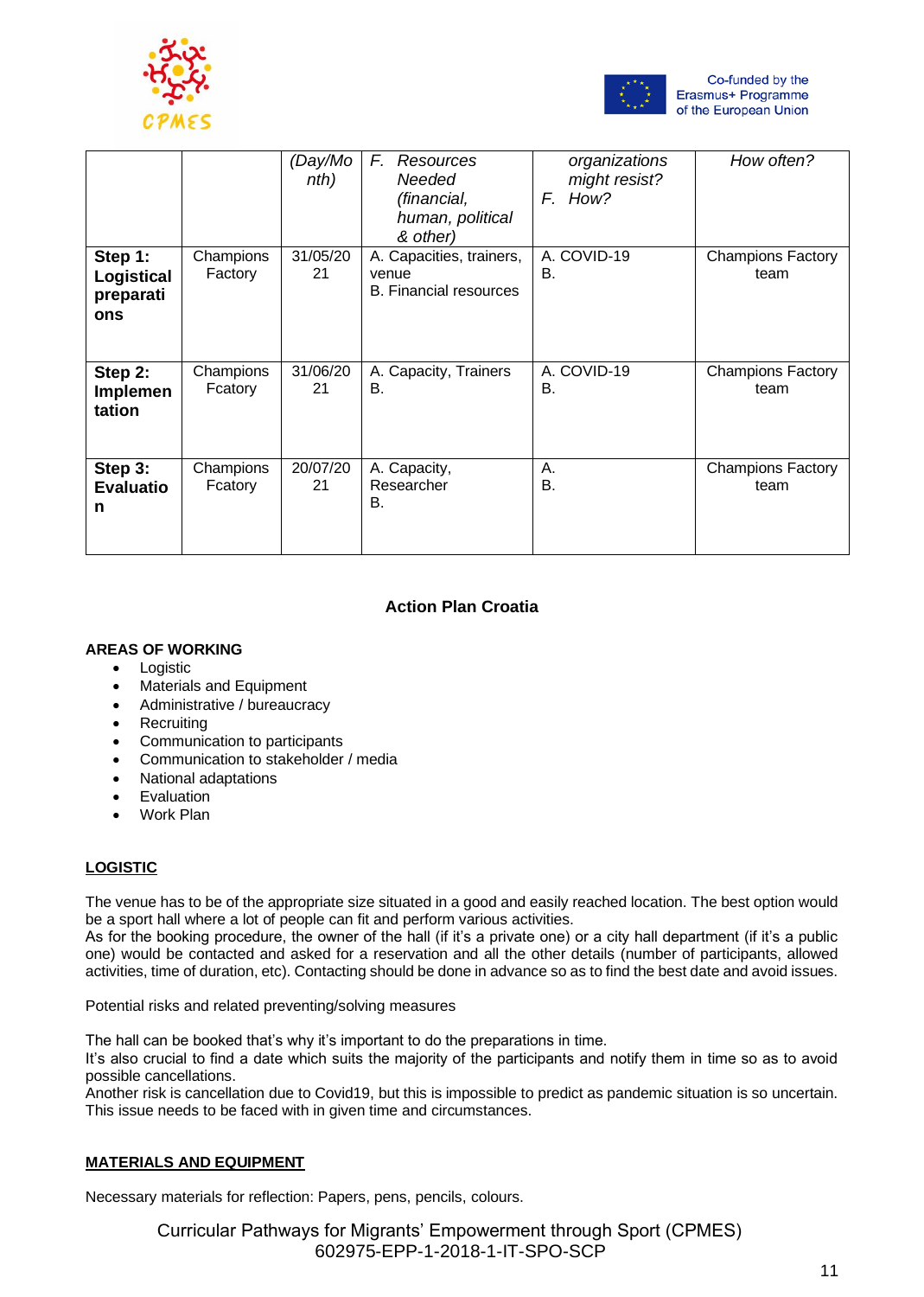



Necessary material for delivering presentations: Laptop or a computer, projector

Necessary material for sport activities: Balls for various sports (football, handball, volleyball), tennis racket, skipping rope, net

Sport materials will be borrowed from local sport associations in the City of Rijeka with whom we have a good relationship.

We already possess materials for delivering presentations.

As for the reflection materials, they will be purchased in number according to the number of applied participants.

#### **ADMINISTRATIVE / BUREAUCRACY**

The participant will first apply by e-mail and then fill out an application form so as to gather the most important data and extract their profile.

After the application process is done, they will be informed about the exact place and time of the event as well as with the instructions.

On the day of the event, the participants will have to sign the participation list.

After the event is finished, participant will receive a short questionnaire on the program and organization of the event where they will be able to express their satisfaction with it and provide ideas for its improvement.

#### **RECRUITING OF PARTICIPANTS**

Promotion will be done by making posts on Social Networking Sites, such as Facebook, Instagram and LinkedIn. We'll also create a post for our official website and promote the activity via e-mail.

Participants will be selected on the basis of their national and professional background. Those who belong to immigrant profile or at least, citizens who are considered to be a minority (regarding nationality) and who have some experience in sport, either professional or recreational.

#### **COMMUNICATION WITH PARTICIPANTS**

The communication will be done by e-mail mostly. Via e-mail, participants will apply and send their application form. Also, they will be informed about all the details about event organization via e-mail and exceptionally and if necessary, they will be contacted via private number (which they will leave in application form if they agree). They will also be invited to take a survey after the event has taken place via e-mail.

#### **COMMUNICATION WITH STAKEHOLDERS AND MEDIA**

Media will be contacted prior to event taking place so as to help in its promotion. By media in this case, we imply local media, such as Radio Rijeka, Radio Korzo, Radio Krk (local radio stations), Novi List (local magazine), Moja Rijeka, Kanal Ri.

They will be contacted via e-mail and phone. We'll sent them a program brochure so as to familiarize them with the content and objectives of the event and inform them on which information to emphasize (how to apply, profile of the participants, time and place of the event, etc.)

#### **NATIONAL ADAPTATIONS OF THE TRAINING FORMAT (if applicable)**

If possible, it is planned to implement the following:

- Volleyball name game
- Assembly line
- Social media in sport organizations
- CMPES Community Cup Challenge
- Traditional games
- Skills and competences
- Role cards

# **EVALUATION**

Evidence Of Success

Prior to event: we'll track how many participants have applied and their motivation to take part in the event During the event: we'll observe their willingness to participate actively (answer and ask questions, participate in discussions and activities)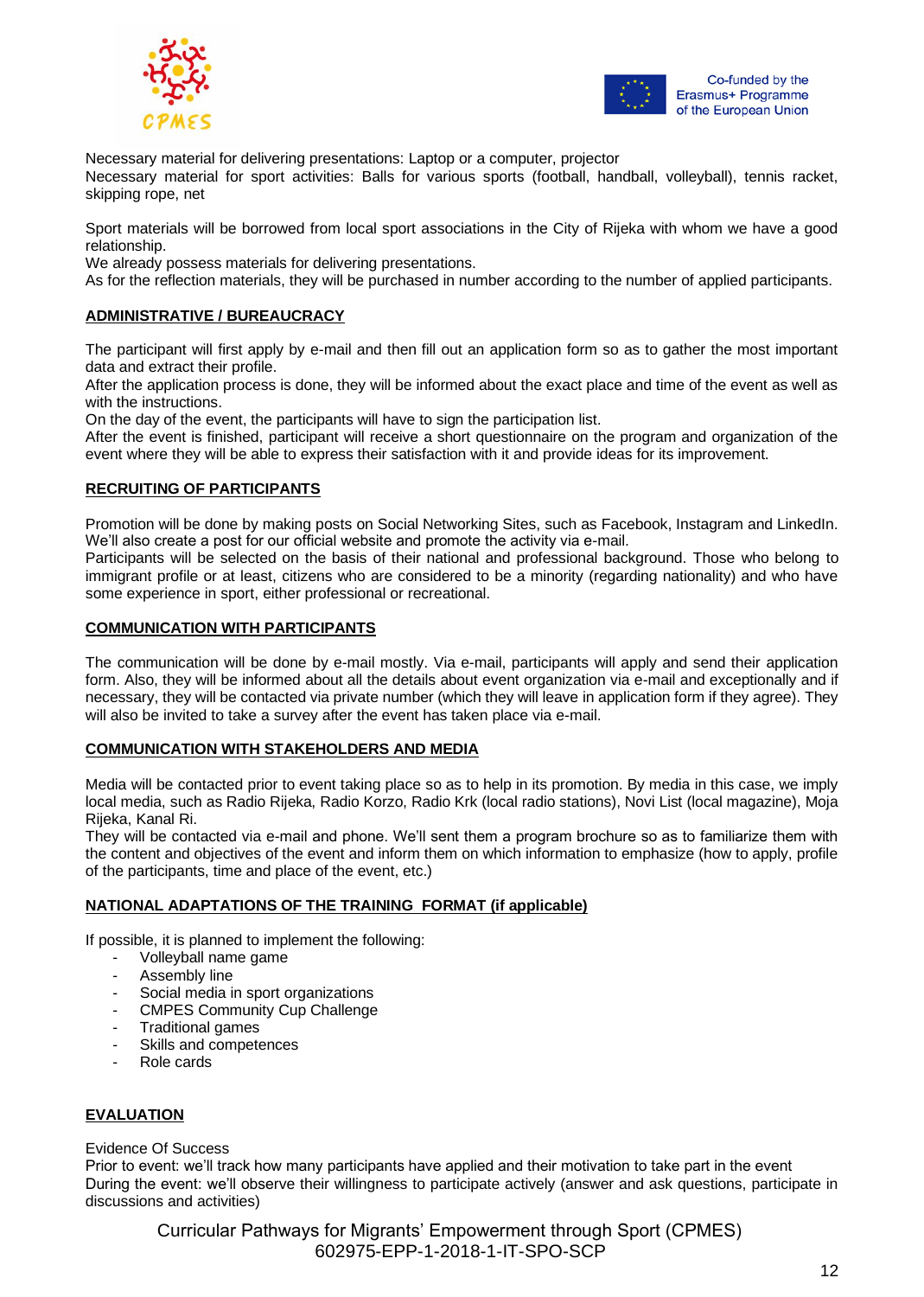



After the event: we'll analyse the answers received from the survey

# Evaluation Process

We will create a plan prior to event taking place. The plan will contain following info:

- The venue
- Date and time
- Number of applied participants
- Equipment
- Communication tools
- Survey ideas

Once the event is ready to be organized, we'll compare the actual information with the plan and see whether or not they overlap.

# **WORK PLAN**

| <b>Action</b><br><b>Steps</b> | Responsi<br>bilities     | <b>Timeline</b><br>By | <b>Resources</b><br>G. Resources | <b>Potential Barriers</b><br>G. What          | <b>Communications</b><br>Plan                |
|-------------------------------|--------------------------|-----------------------|----------------------------------|-----------------------------------------------|----------------------------------------------|
| What Will                     | Who Will                 | When?                 | Available                        | individuals or                                | Who is involved?                             |
| Be Done?                      | Do It?                   | (Day/Mo               | H. Resources                     | organizations                                 | What methods?                                |
|                               |                          | nth)                  | Needed                           | might resist?                                 | How often?                                   |
|                               |                          |                       | (financial,                      | H. How?                                       |                                              |
|                               |                          |                       | human,                           |                                               |                                              |
|                               |                          |                       | political &                      |                                               |                                              |
|                               |                          |                       | other)                           |                                               |                                              |
| Step 1:                       | Marketing                | One                   | A. social media                  | A. local medias might                         | Our marketing team                           |
|                               | team                     | month                 | <b>B.</b> from the City of       | resist                                        | by undertaking                               |
| Create an                     |                          | before the            | Rijeka so as to                  | <b>B.</b>                                     | marketing strategies                         |
| advert for                    |                          | event                 | promote it                       |                                               | throughout the                               |
| participants                  |                          | takes                 |                                  |                                               | whole month before                           |
|                               |                          | place                 |                                  |                                               | the event                                    |
| Step 2:                       | Staff in                 | As soon<br>as the     | A. Mail<br>B. /                  | $\overline{A}$ . /<br>В.                      | Staff working on the                         |
| Communica                     | charge of<br>the project | applicatio            |                                  |                                               | project on behalf of<br>PAR team;            |
| ting with the                 | on behalf of             | ns arrive             |                                  |                                               | communication is                             |
| participants                  | <b>PAR</b>               |                       |                                  |                                               | done via e-mail on                           |
|                               |                          |                       |                                  |                                               | regular basis                                |
| Step 3:                       | Staff in                 | One                   | А.                               | A. It might happen                            | Staff working on the                         |
| Booking the                   | charge of                | month                 | <b>B.</b> Financial              | that the venue is                             | project on behalf of                         |
| venue;                        | the project              | before the            |                                  | occupied on the                               | PAR team;                                    |
| Purchasing                    | on behalf of             | event                 |                                  | preferred date, if that                       | communication will                           |
| the                           | <b>PAR</b>               | takes                 |                                  | happens, we'll look                           | be done via phone                            |
| equipment                     |                          | place                 |                                  | for another place<br>В.                       | or in person on                              |
|                               |                          |                       |                                  |                                               | regular basis                                |
|                               |                          |                       |                                  |                                               |                                              |
| Step 4:                       | Staff in<br>charge of    | On<br>regular         | А.<br><b>B.</b> Financial        | A. Participants might<br>cancel participation | Staff working on the<br>project on behalf of |
| Organizatio<br>n of the       | the project              | basis,                |                                  | В.                                            | PAR team; by                                 |
|                               | on behalf of             | starting              |                                  |                                               | communicating                                |
| event                         | <b>PAR</b>               | as soon               |                                  |                                               | regularly with the                           |
|                               |                          | as the                |                                  |                                               | participants, the                            |
|                               |                          | applicatio            |                                  |                                               | venue owner and                              |
|                               |                          | ns are                |                                  |                                               | other staff related to                       |
|                               |                          | opened                |                                  |                                               | organization of the                          |
|                               |                          |                       |                                  |                                               | event                                        |
| Step 5:                       | Staff in                 | After the             | A. Mail<br>B. /                  | A. Not all the<br>participants will be        | Staff working on the<br>project on behalf of |
| Delivering                    | charge of<br>the project | event<br>takes        |                                  | willing to fill in the                        | PAR team;                                    |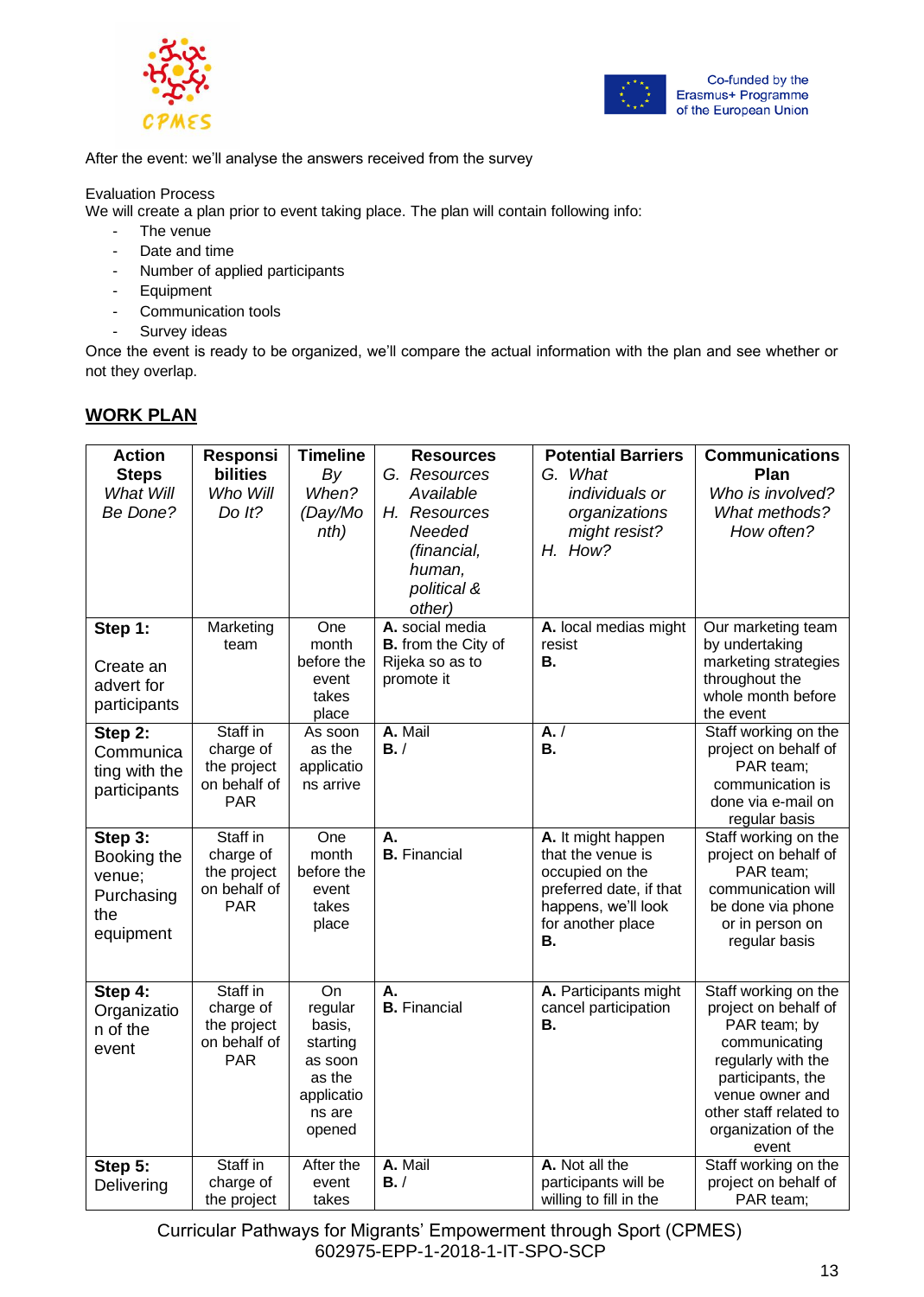



| and<br>analysing<br>the surveys | on behalf of<br><b>PAR</b> | place |  | survev<br>о. | communication is<br>done via e-mail<br>once the event is<br>finished |
|---------------------------------|----------------------------|-------|--|--------------|----------------------------------------------------------------------|
|---------------------------------|----------------------------|-------|--|--------------|----------------------------------------------------------------------|

# **Action Plan Cyprus**

#### **AREAS OF WORKING**

- Logistic
- Materials and Equipment
- Administrative / bureaucracy
- **Recruiting**
- Communication to participants
- Communication to stakeholder / media
- National adaptations
- **Evaluation**
- Work Plan

# **LOGISTIC**

The Training Course will be help in Nicosia, which is the capital of Cyprus and facilitates collaboration with other NGOs and Sport Organizations and is more convenient for migrants to participate. Different venues have been chosen for the Training Courses to facilitate some migrants not having transportation. All venues have necessary space, and equipment for the organization of the Training Course. The main venue will be the House of the Volunteer in Nicosia and the others venues owned by some other NGOs. Therefore, there will be no booking procedure.

Potential risks and related preventing/solving measures

- a) The most important is the identification of participants. In Cyprus there are not a lot of migrants involved in sport management, at least officially. Selection of participants will be made well in advance, through Sport Organizations.
- b) Alternative Venues due to lack of transportation of migrants. Identification of alternative venues for the organization of the Training Course due to lack of transportation means by a lot of migrants.
- c) COVID-9 restrictions. The national regulations will be followed. If needed, dates will be changed in order to achieve results.

# **MATERIALS AND EQUIPMENT**

- Sound and Vision Equipment
- Screen and Projector
- Stationery A3/Flipchart Papers, A4 papers, Posts-its
- Markers/Pens
- Background material: Print out of presentations and other material.
- Materials for practical lessons: Sports equipment for various sports

The Organization of Social Policy and Action Organization has in possession all material and equipment.

# **ADMINISTRATIVE / BUREAUCRACY**

There is no special official administrative or bureaucratic procedure for migrants to participate in a Training Course. The following procedure will be undertaken, however:

- a) Contact of NGOs and Sport Organizations list developed during previous IOs in the project, especially during research.
- b) Identification of migrants working for NGOs and Sport Organizations and personal invitations will be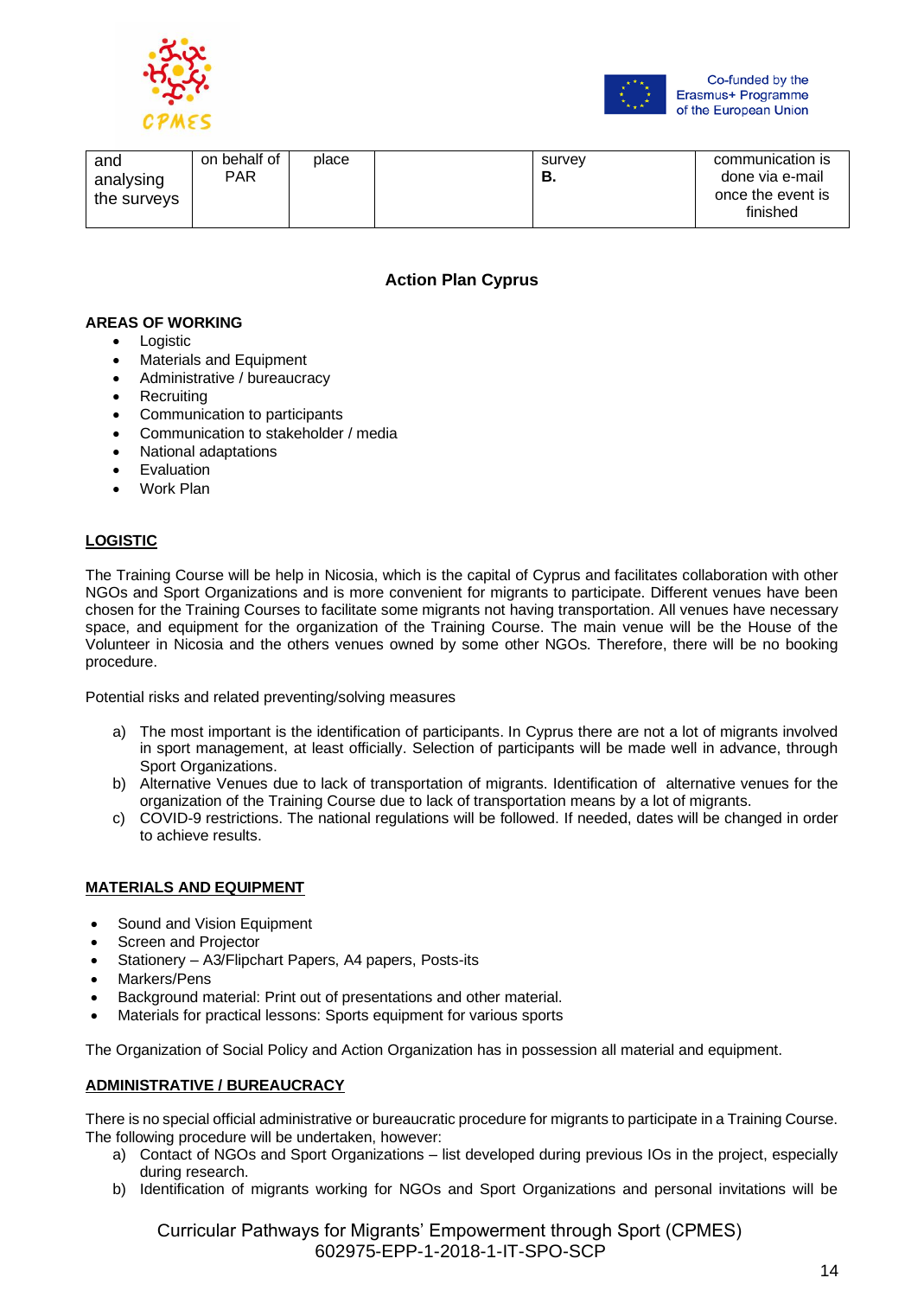



addressed.

- c) Mouth-to-mouth invitations through Cypriot Sport Coaches and Sport Managers.
- d) Invitation through educational institutions.

# **RECRUITING OF PARTICIPANTS**

In line with the above the following activities will be undertaken:

- a) Official letters to NGOs and Sport Organizations.
- b) Letter to the Cyprus Organization of Sports has been sent asking for support to notify all small, medium and large sport organizations.
- c) Facebook Call for Participants.
- d) Mouth-to-mouth notifications

# **COMMUNICATION WITH PARTICIPANTS**

The communication before the training course communication will be performed mostly online, via emails, social media apps and telephones.

During the training course personal face to face communication.

# **COMMUNICATION WITH STAKEHOLDERS AND MEDIA**

Communication with stakeholders and media will be performed via a) official letters, b) emails, c) personal meetings and d) telephone calls. Dissemination of the project wll be mostly performed via social media and the organization's website.

# **NATIONAL ADAPTATIONS OF THE TRAINING FORMAT (if applicable)**

n/a

# **EVALUATION**

#### **Evidence Of Success**

The following Evaluation Exercise will be undertaken verbally during a discussion at the end of the Training Course:

IN REGARDS TO THE TRAINING SESSIONS:

- Which session did you like most? Why?
- Which session did you not like? Why?

# IN REGARDS TO THE TEACHING AND LEARNING METHODS AND TOOLS USED

- Which methods and tools you like the most? Why?
- Which methods and tools you did not like? Why?

IN GENERAL:

- I want to point out.....
- Mostly I liked ..............................

TRAINERS – LEVEL OF TRAINING How do you feel about the trainer?

LEVEL OF KNOWLEDGE / AWARENESS RECEIVED What do you believe about the level of knowledge and awareness received?

OTHER - Would you like to add some other comments?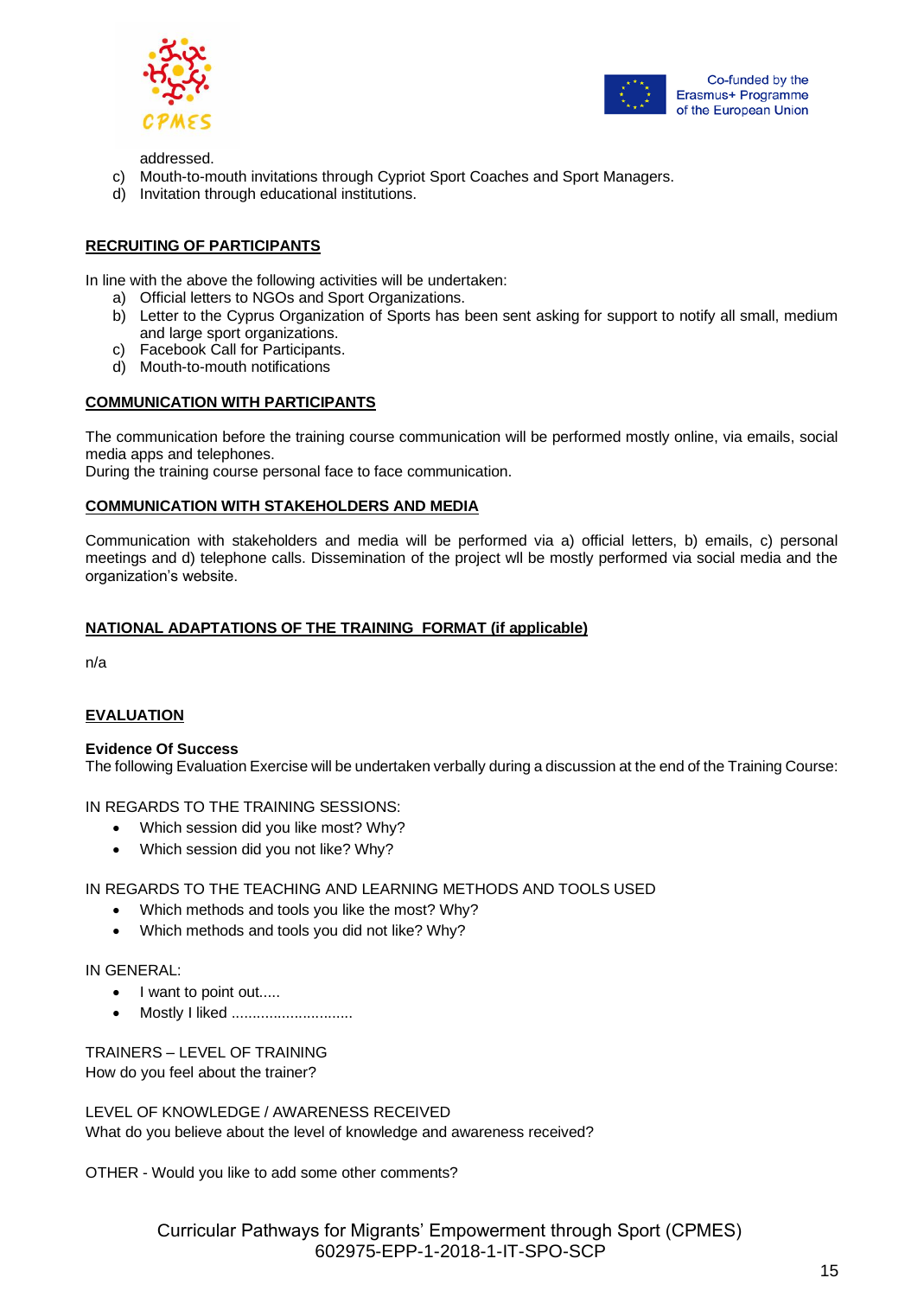



# **Evaluation Process**

During the evaluation process notes will be undertaken. The measures to determine that goals have been reached will be the following:

- Participants appear satisfied, and show further interest on the modules.
- Interventions during the Training Course will demonstrate that the impact of the course is satisfactory.
- Positive comments by participants will represent a factor for success.
- Participants will request follow-up sessions or courses or more information.

# **WORK PLAN**

| <b>Action</b><br><b>Steps</b><br>What Will<br>Be Done?                                              | Responsi<br><b>bilities</b><br>Who Will<br>Do It? | <b>Timeline</b><br>By<br>When?<br>(Day/Mo<br>nth) | <b>Resources</b><br><b>Resources</b><br>I.<br>Available<br>Resources<br>J.<br>Needed<br>(financial,<br>human,<br>political &<br>other) | <b>Potential Barriers</b><br>What<br>L<br>individuals or<br>organizations<br>might resist?<br>How?<br>J. | <b>Communications</b><br>Plan<br>Who is involved?<br>What methods?<br>How often?                         |
|-----------------------------------------------------------------------------------------------------|---------------------------------------------------|---------------------------------------------------|----------------------------------------------------------------------------------------------------------------------------------------|----------------------------------------------------------------------------------------------------------|----------------------------------------------------------------------------------------------------------|
| Step 1:<br>Contact<br>with NGOs                                                                     | <b>SPAO Staff</b>                                 | One<br>month<br>before the<br>training<br>course  | Letters<br>Emails<br>Phone calls                                                                                                       | Nothing                                                                                                  | SPAO Staff/NGOs<br>Letters/Emails/Soci<br>al media/face-to-<br>face/regularly                            |
| Step 2:<br>Call for<br>Participants                                                                 | <b>SPAO Staff</b>                                 | One<br>month<br>before the<br>training<br>course  | Facebook posts<br>Emails<br><b>Phone Calls</b><br>Mouth-to-mouth<br>word                                                               | Nothing                                                                                                  | <b>SPAO</b><br>Staff/NGOs/Particip<br>ants<br>Letters/Emails/Soci<br>al media/face-to-<br>face/regularly |
| Step 3:<br>Reservation<br>of venues<br>and<br>logistical<br>preparation,<br>printing of<br>material | <b>SPAO Staff</b>                                 | One<br>month<br>before the<br>training<br>course  | House of the<br>Volunteer<br><b>Alternative NGO</b><br>venues                                                                          | Nothing                                                                                                  | <b>SPAO Staff</b><br>Letters/Emails/Soci<br>al media/face-to-<br>face/regularly                          |
| Step 4:<br>Organizatio<br>n of the<br>Training<br>Course                                            | <b>SPAO Staff</b>                                 | To be<br>provided                                 | Trainer<br>Supportive staff                                                                                                            | COVID-19<br>restrictions                                                                                 | <b>SPAO</b><br>Staff/NGOs/particip<br>ants / face-to-face                                                |
| Step 5:<br>Evaluation<br>of the<br>process<br>and results                                           | <b>SPAO Staff</b>                                 | After the<br>training<br>course                   | Verbal evaluation<br>based on a<br>questionnaire                                                                                       | Nothing                                                                                                  | <b>SPAO</b><br>Staff/NGOs/particip<br>ants / face-to-face                                                |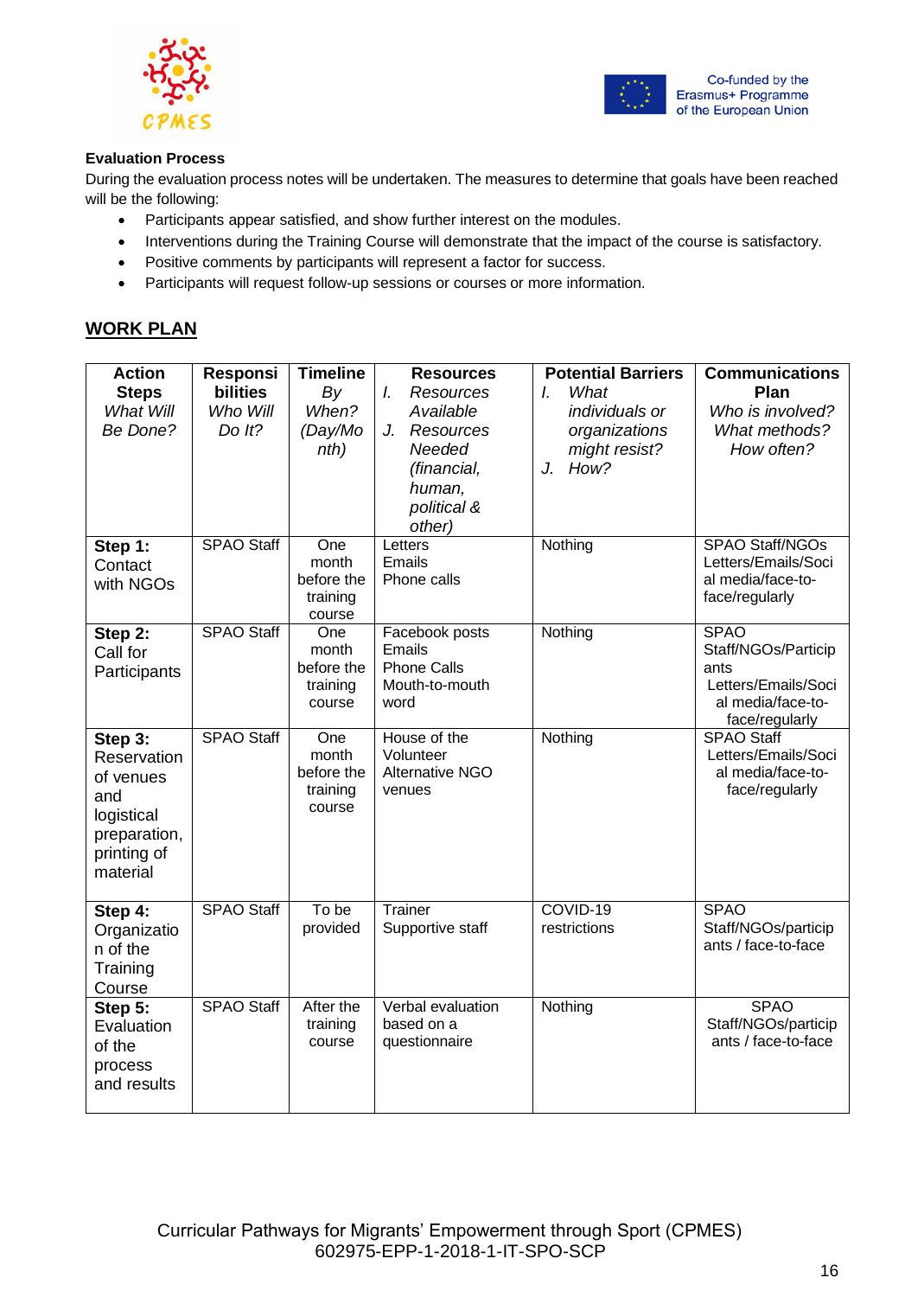



# **Action Plan Sweden**

# **AREAS OF WORKING**

- Logistic
- Materials and Equipment
- Administrative / bureaucracy
- **Recruiting**
- Communication to participants
- Communication to stakeholder / media
- National adaptations
- **Evaluation**
- Work Plan

#### **LOGISTIC**

This training will take place at a sports hall in Sweden where there is enough space to facilitate the activities. Due to the weather outside locations is not possible. We will combine communication, sports and techniques in the activities. For the activities where we need the project will take place in our conference room where there is projectors and internet accessibility.

Potential risks and related preventing/solving measures

Potential problems we see are not getting enough persons to show up for the activities. We plan to promote our event through all our social media channels as well getting persons for schools and other sporting events to participate.

Another potential risk is language barriers when involving a diverse target audience. We will make sure we have persons that can translate from the languages represented.

Even though the Covid situation could change and become a potential risk we are confident that it will not be a problem since Sweden does not strict or excessive restrictions.

We will have a cultural mediator to solve any cultural conflicts or problems that may arise.

# **MATERIALS AND EQUIPMENT**

Projector, post-it, bibs, flipchart, pens, markers, small sheets, large envelope, basketball court, one basketball, chairs, Shrek onion Clip (on Youtube)

We will acquire all the items needed by either buying wat we do not have.

#### **ADMINISTRATIVE / BUREAUCRACY**

We will comply with all national policies and guidelines in the implementation of our activities to avoid any problems.

#### **RECRUITING OF PARTICIPANTS**

We will promote and disseminate through all our local networks as well as through all our social media channels.

#### **COMMUNICATION WITH PARTICIPANTS**

We will have our staff make the initial contact with them and either use the most convenient messaging app such as WhatsApp or Facebook to handle any additional communication such as questions etc

#### **COMMUNICATION WITH STAKEHOLDERS AND MEDIA**

We will do this through our official channels such as email.

# **NATIONAL ADAPTATIONS OF THE TRAINING FORMAT (if applicable)**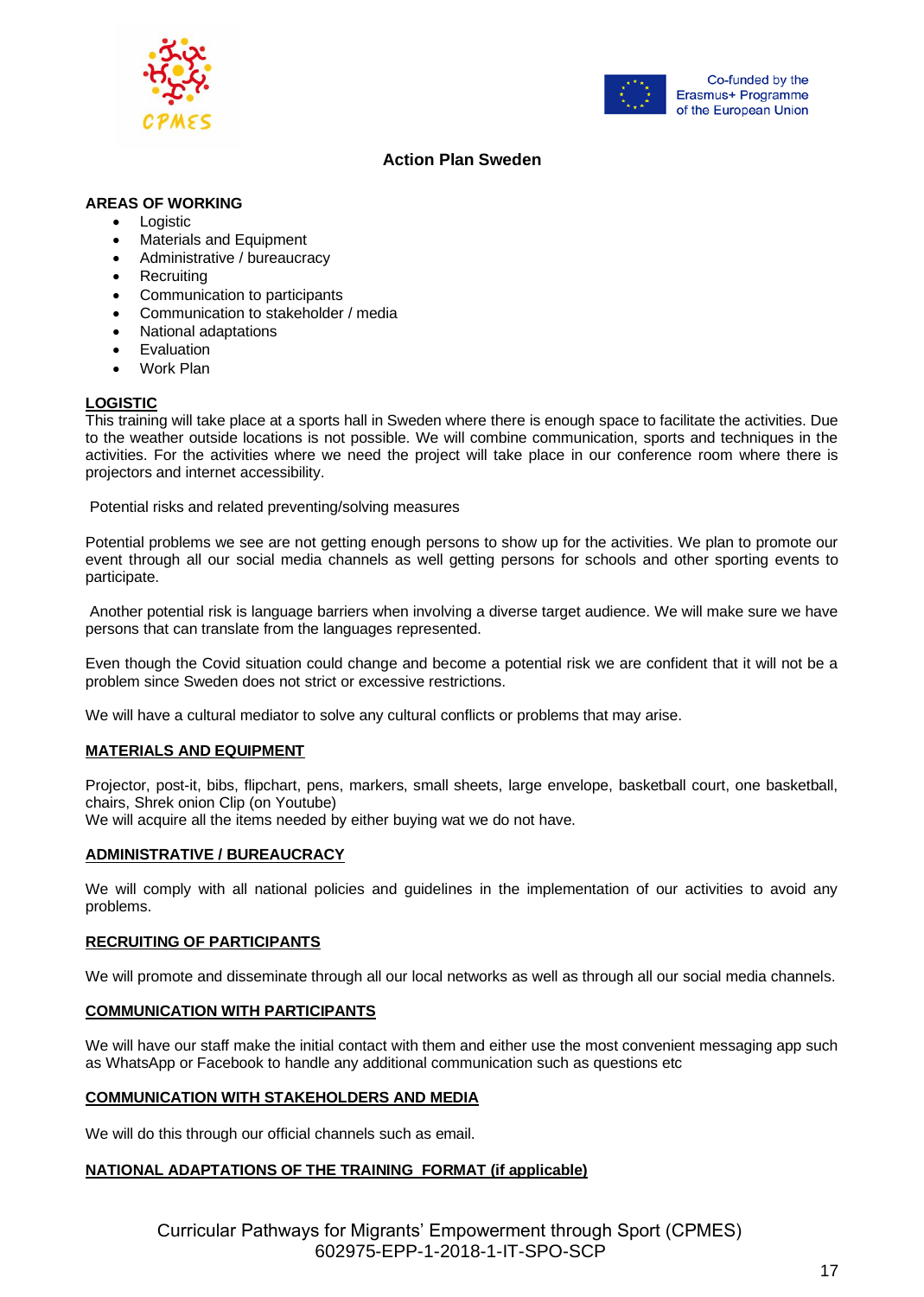



We will make whatever necessary adaptations that are needed and communicate them effectively to those concerned. But we hope to follow the template that was previously set.

# **EVALUATION**

Evidence Of Success

We will have an evaluation and reflection after every activity to ensure the success of the activity and future activities.

Evaluation Process

We will have an evaluation and feedback to reflect the entire process and action plan that will help us determine whether or not our goals and targets have been met.

# **WORK PLAN**

| <b>Action</b>                                                                                       | <b>Responsi</b>                                                      | <b>Timelin</b>                      | <b>Resources</b>                                                           | <b>Potential Barriers</b>                                              | <b>Communications</b>                                                                                                                                                                               |
|-----------------------------------------------------------------------------------------------------|----------------------------------------------------------------------|-------------------------------------|----------------------------------------------------------------------------|------------------------------------------------------------------------|-----------------------------------------------------------------------------------------------------------------------------------------------------------------------------------------------------|
| <b>Steps</b><br>What Will<br>Be Done?                                                               | bilities<br>Who Will<br>Do $lt?$                                     | e<br>By<br>When?<br>(Day/Mo<br>nth) | K. Resources<br>Available<br>L. Resources<br>Needed<br>(financial,         | K. What<br>individuals or<br>organizations<br>might resist?<br>L. How? | Plan<br>Who is involved?<br>What methods?<br>How often?                                                                                                                                             |
|                                                                                                     |                                                                      |                                     | human, political<br>& other)                                               |                                                                        |                                                                                                                                                                                                     |
| Step 1:                                                                                             | Project<br>managers                                                  |                                     | A. local cooperation<br>В.                                                 | Α.<br>В.                                                               |                                                                                                                                                                                                     |
| Project<br>managem<br>ent                                                                           |                                                                      |                                     |                                                                            |                                                                        |                                                                                                                                                                                                     |
| Step 2:<br>Registrati<br>on of<br>participa<br>nts                                                  | Social<br>media team<br>and event<br>manager^<br>graphic<br>designer | 2 weeks<br>previous                 | A. local cooperation<br>B. strong social media<br>presesnce                | A. selecting the right<br>date<br>B. lack of participants              | The recruitment<br>process involves<br>our network both<br>locally and virtually.<br>We will have our<br>social media and<br>graphic design team<br>involved to reach<br>the participants<br>needed |
| Step 3:<br><b>Reseverv</b><br>ation of<br><b>location</b><br>and<br>purchase<br>оf<br>equipmen<br>t | Project<br>managers                                                  | 1 month<br>before                   | A.Finacial support in<br>the renting of sports<br>hall<br>В.               | A. weather<br><b>B.Covid</b>                                           | Our event manager<br>or project manager<br>will be responsible<br>for booking the<br>location and<br>confirming                                                                                     |
| Step 4:<br>Implemen<br>tation                                                                       | trainers                                                             | During<br>the<br>activity           | А.<br>trainers<br>Plan of action<br>В.<br>C. And materials<br>listed above | A.participants<br><b>B.</b> Weather<br>c. covid                        | Our trainers and the<br>participants as well<br>as any translators<br>need will be<br>involved to carry out<br>this process                                                                         |
| Step 5:<br><b>Evaluatio</b><br>n                                                                    | <b>Trainers</b><br>and cultural<br>mediator                          | After the<br>activity               | A. Survey and feed<br>back<br>B. open mind                                 | A. participants<br>В.                                                  | Particpants as well<br>as the direction of<br>the trainers will be<br>involved in this<br>process                                                                                                   |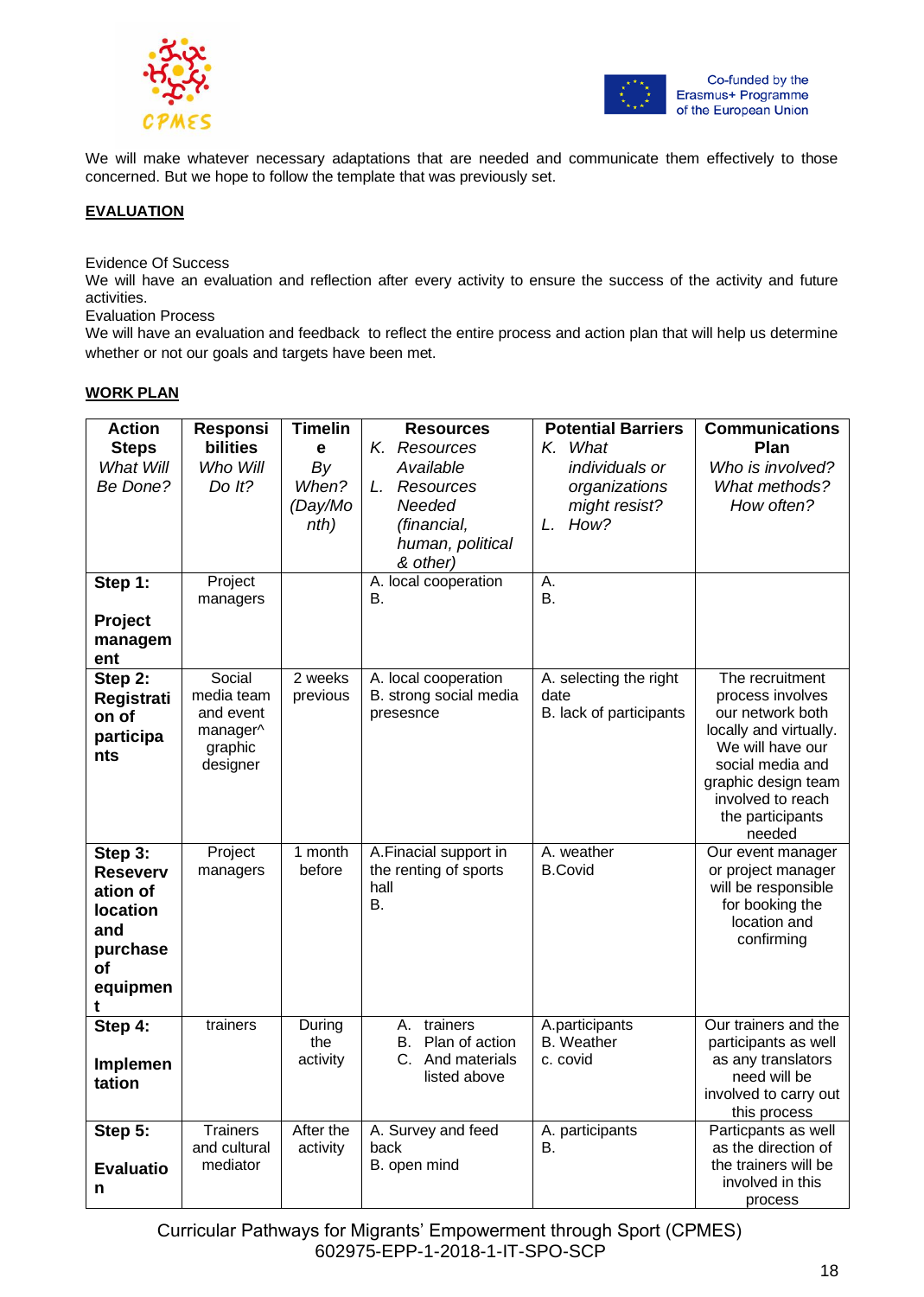



# **Action Plan Wales (UK)**

# **AREAS OF WORKING**

- Logistic
- Materials and Equipment
- Administrative / bureaucracy
- **Recruiting**
- Communication to participants
- Communication to stakeholder / media
- National adaptations
- **Evaluation**
- Work Plan

# **LOGISTIC**

Facilities will be provided by a local college and community centre, to access these facilities it is likely that a budget of approximately £50 per session will be required. Total approx. 500Euro.

The facilities available would be easily accessible for both the "educators / managers" and the "migrant" groups. The facilities are set out for sports education on a big City centre campus and also in newly opened community

centre so in both cases would provide excellent opportunities for all activity.

Due to other commitments the schedule would need to be spread over approximately two sessions per week to enable both trainers and participants to access the sessions.

Access will be coordinated via existing project partners from other delivery managed by CollegesWales and local community groups. It is not anticipated that access will be a problem for these groups.

Some examples of facilities are provided here:

*<https://cavc.ac.uk/en/sites> <https://grangepavilion.wales/about/>*

The main risks within logistics are Covid related. At this stage there is no external access allowed to educational facilities. Also the regular curriculum has changed which will mean both groups are unlikely to be in College between the start of July and the end of August 2021.

To mitigate risk in a normal situation we would work with the "group" as they exist in the college programmes, it will be very difficult to coordinate outside of this group outside of the college programme due to them being housed in a wide variety of accommodation and situations.

The solving measure is to delay delivery until the beginning of the next academic term, preparatory activity can take place with the groups and their tutors prior to this to cover some theory.

# **MATERIALS AND EQUIPMENT**

Basic stationary requirements such as access to pens / paper etc is covered by Colleges Wales IT and presenting equipment is provided at the facilities outlined and would be included in the facility costs. Some basic sports equipment may be needed also, Approx 200 Euro budget if not accessible from local sources.

CollegesWales is oversees the management of competitive sport and physical activity projects in Further Education in Wales (VET). We have an established list of suppliers and partners that can provide materials and equipment as needed.

# **ADMINISTRATIVE / BUREAUCRACY**

By linking in with the Educational programmes for participants the majority of insurance and bureaucracy will be covered under educational regulations.

CollegesWales will provide additional sport specific insurance for activity and public liability as required. It is anticipated that the language requirements of the group will be supported by their college tutors as part of their study as (English as a second language).

# **RECRUITING OF PARTICIPANTS**

Participants will be recruited via existing college ESOL programmes linking in with community groups. Participants will be given an open offer of attending, classes typically consist of 12-15 learners so this is the expected group size.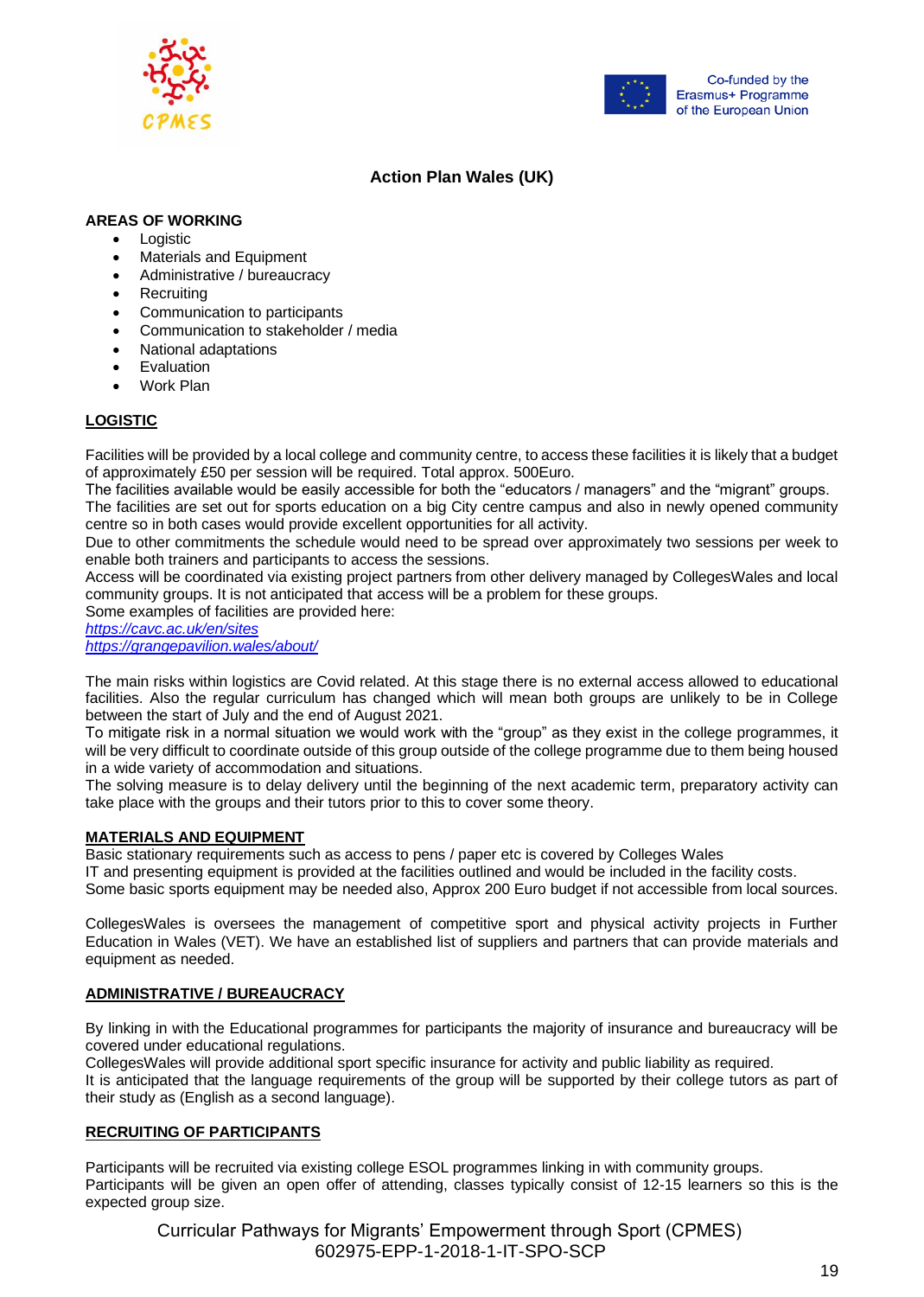



CollegesWales has existing contacts and networks to allow easy communication with the participants

#### **COMMUNICATION WITH PARTICIPANTS**

Communication will be via Tutors to reduce the language barrier and also ensure the correct message is shared. Other online resources such as Microsoft teams will be utilised as a way of introduction. Background resources will be shared via College platforms allowing participants to access information.

#### **COMMUNICATION WITH STAKEHOLDERS AND MEDIA**

CollegesWales will utilise it's existing network of partners and member organisations and their respective networks.

Specifically the communications will be shared with the Welsh Council for Voluntary action and Sport Wales who have programmes increasing ethnic diversity in sport with groups from Ethnic minority backgrounds.

The Communications team at CollegesWales will support external communications via Website, Social Media and networks.

# **NATIONAL ADAPTATIONS OF THE TRAINING FORMAT (if applicable)**

There are limited national adaptations to the delivery of the activity, some small areas of adaptation would include: Promoting the existing structures in Wales relating to sports development and management. Translation of public facing material – news stories etc into the Welsh Language Ensuring the group are aware of their rights to access the group at any time.

# **EVALUATION**

Evidence Of Success

*Attendance at sessions – target 12-15 per session – registered activity Completion of session content – timing of delivery and successful completion against plan Participant feedback via proforma provided Associated media and communications from participants and stakeholders*

Evaluation Process

Participant feedback including satisfaction survey Participant interaction in sessions evaluated via group discussion and feedback Trainer / tutor reporting on sessions.

# **WORK PLAN**

| <b>Action</b><br><b>Steps</b><br>What Will<br>Be Done?   | Responsi<br><b>bilities</b><br>Who Will<br>Do It? | <b>Timelin</b><br>е<br>By<br>When?<br>(Day/Mo<br>nth) | <b>Resources</b><br>M. Resources<br>Available<br>N.<br>Resources<br>Needed<br>(financial,<br>human, political<br>& other) | <b>Potential Barriers</b><br>M. What<br><i>individuals or</i><br>organizations<br>might resist?<br>N. How? | <b>Communications</b><br>Plan<br>Who is involved?<br>What methods?<br>How often? |
|----------------------------------------------------------|---------------------------------------------------|-------------------------------------------------------|---------------------------------------------------------------------------------------------------------------------------|------------------------------------------------------------------------------------------------------------|----------------------------------------------------------------------------------|
| Step 1:<br><b>Book</b><br><b>Facilities</b>              | <b>Colleges</b><br>Wales                          | <b>TBC</b>                                            | A. College Facilities<br>B. 500 Euro approx                                                                               | A.N/A<br>В.                                                                                                | N/A                                                                              |
| Step 2:<br><b>Recruitm</b><br>ent of<br>participa<br>nts | <b>Colleges</b><br>Wales                          | <b>TBC</b>                                            | <b>A.College Contacts /</b><br><b>Tutors</b><br>В.                                                                        | A. Participant<br>availability<br>В.                                                                       | As above – via<br>existing contacts                                              |
| Step 3:<br><b>Confirmat</b><br>ion of                    | <b>Colleges</b><br>Wales                          | <b>TBC</b>                                            | А.<br>В.                                                                                                                  | А.<br>В.                                                                                                   |                                                                                  |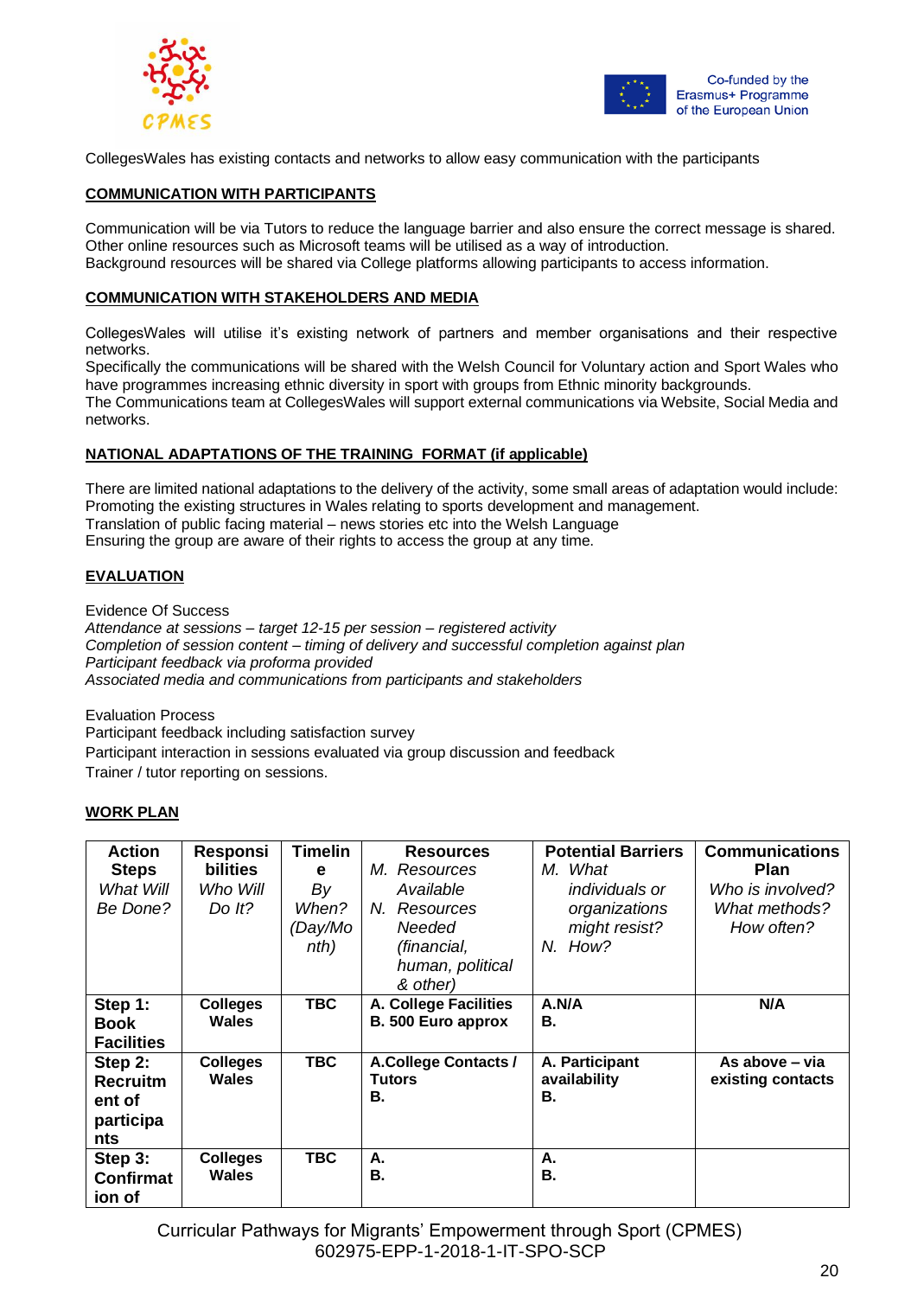



| delivery<br>dates                           |                                 |            |          |          |  |
|---------------------------------------------|---------------------------------|------------|----------|----------|--|
| Step 4:<br><b>Deliver</b><br>program<br>me  | <b>Colleges</b><br><b>Wales</b> | <b>TBC</b> | Α.<br>В. | А.<br>В. |  |
| Step 5:<br><b>Evaluate</b><br>program<br>me | <b>Colleges</b><br><b>Wales</b> | <b>TBC</b> | Α.<br>В. | А.<br>В. |  |